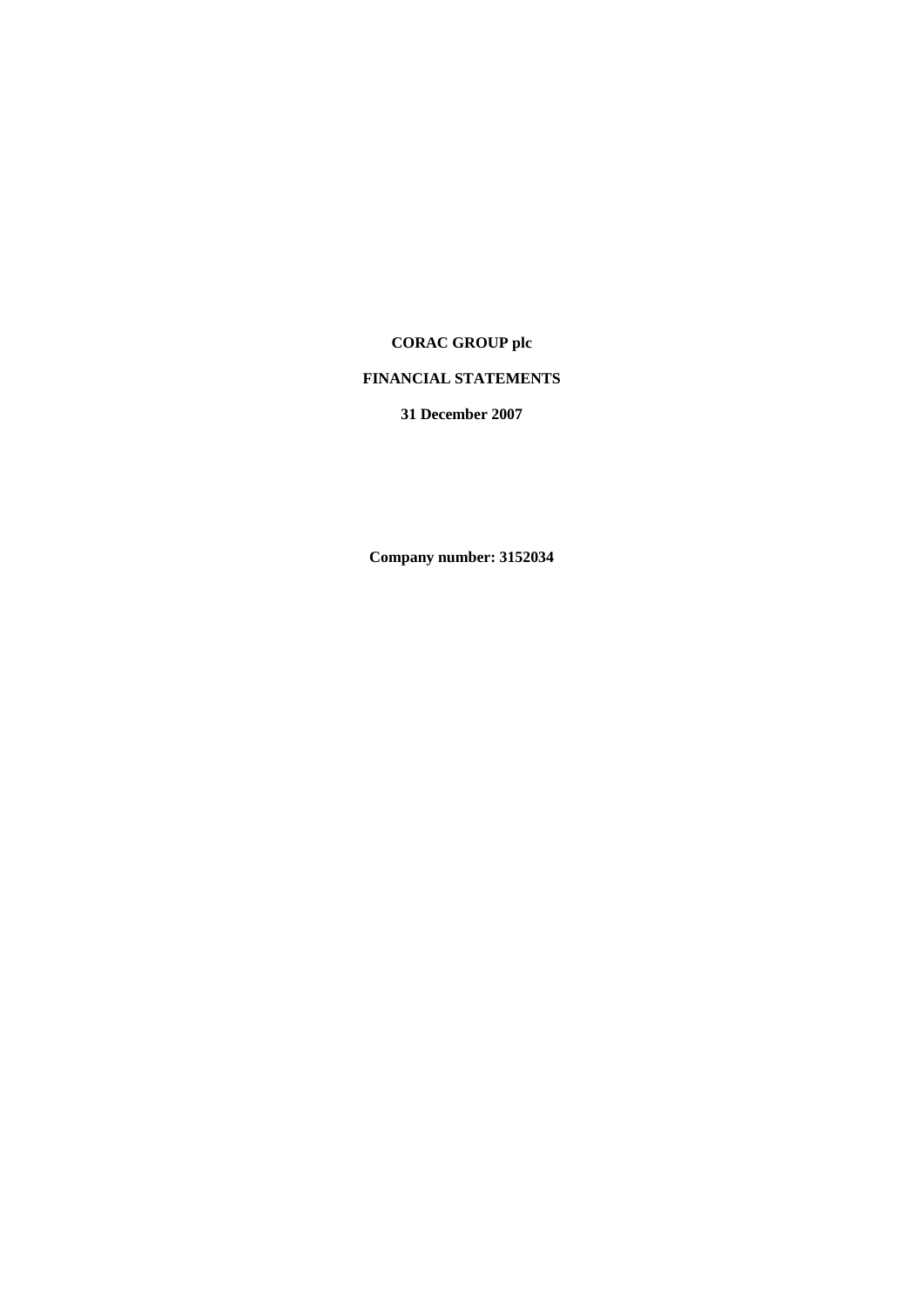### **CONTENTS**

# **YEAR ENDED 31 DECEMBER 2007**

# **PAGE**

| Contents                                         |           |
|--------------------------------------------------|-----------|
| Company information                              | 2         |
| Board of directors                               | 3         |
| Executive chairman's statement                   | $4 - 5$   |
| Directors' report                                | $6 - 7$   |
| Corporate governance report                      | $8 - 10$  |
| Remuneration report                              | $11 - 12$ |
| Independent auditor's report to the shareholders | $13 - 14$ |
| Profit and loss account                          | 15        |
| <b>Balance sheet</b>                             | 16        |
| Cash flow statement                              | 17        |
| Notes to the financial statements                | $18 - 29$ |

The Report of the Directors on pages 6 to 7 and the Remuneration report on pages 11 to 12 have each been drawn up in accordance with the requirements of English law, and liability in respect thereof is also governed by English law. In particular, the responsibility of the Directors' for these reports is owed solely to Corac Group PLC.

The Directors submit to the members their Report and Accounts of the Company for the year ended 31 December 2007. Pages 3 to 12, including the Board of directors, Executive Chairman's statement, Directors report, Corporate governance report and Remuneration report form part of the Report of the Directors.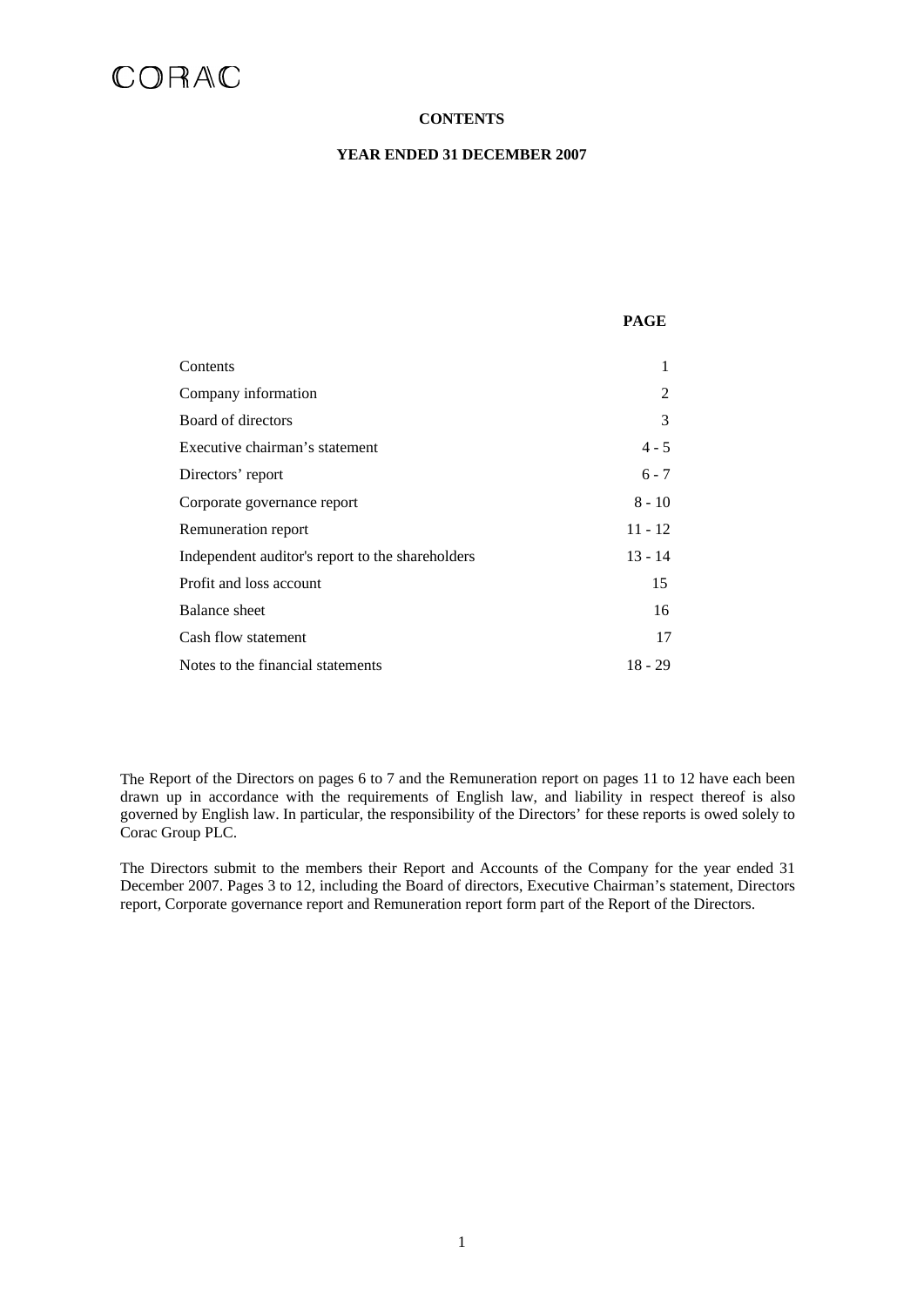

### **COMPANY INFORMATION**

#### **COMPANY NUMBER** 3152034

**SECRETARY** T E Ivings

#### **REGISTERED OFFICE** Brunel Science Park

#### **NOMINATED ADVISER and BROKER** Cenkos Securities plc

**DIRECTORS** Professor G Musgrave Executive Chairman G W Cromm C Musgrave Executive Chairman C W Cromm C Mustrial Air Direct J H Gunn Non-executive Director T E Ivings Finance Director<br>
J O Reed Engineering Director A J Wood Non-executive Director Kingston Lane Uxbridge Middlesex UB8 3PQ 6-8 Tokenhouse Yard London EC2R 7AS **AUDITOR** Grant Thornton UK LLP 1 Westminster Way Oxford OX2 0PZ **SOLICITORS** Charles Russell 8-10 New Fetter Lane London EC4A 1RS **BANKERS** National Westminster Bank plc 1 Penn Road Beaconsfield Buckinghamshire HP9 2PV **PATENT AGENTS** A Messulam & Co 43-45 High Street Bushey Heath Hertfordshire WD2 1EE **REGISTRARS** Capita Registrars The Registry 34 Beckenham Road Beckenham Kent **Kent** BR3 4TH

**FINANCIAL PR** Buchanan Communications 45 Moorfields London EC2Y 9AE

Industrial Air Director Engineering Director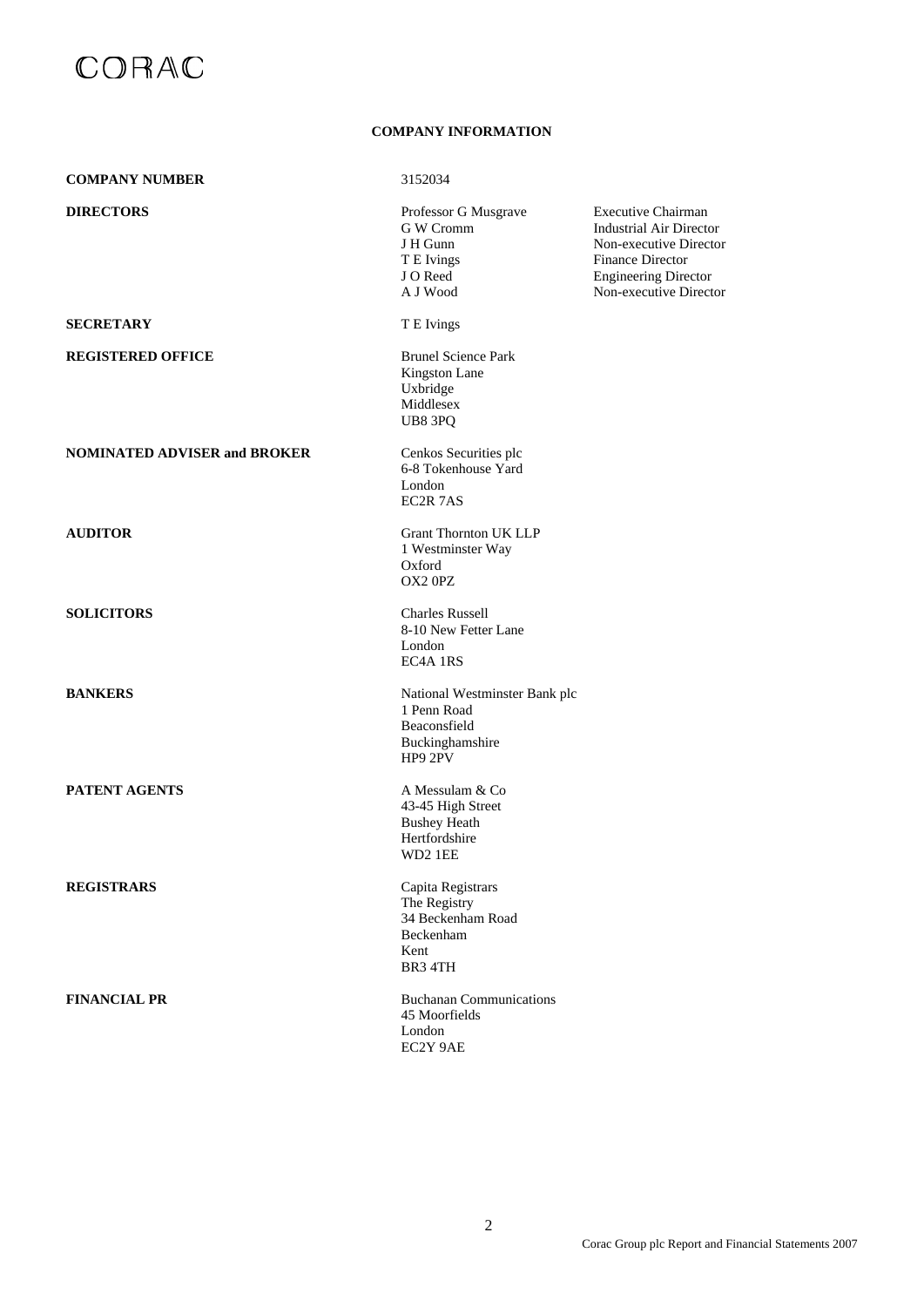

#### **BOARD OF DIRECTORS**

#### *Professor Gerry Musgrave, Executive Chairman, aged 65, BTech, MSc, FIEE, MIEEE, MIMC, CEng*

Professor Musgrave has combined an academic career and commercial management for 30 years. He has previously been a director of a number of companies including Cirrus Computers, Plessey Finance Corporation, Siemens plc and Non-executive Chairman of Synergo Technologies Limited. He is currently Executive Chairman of Mechadyne plc, an unquoted technology company. He was appointed to the Board in November 1998.

#### *Gerd Cromm, Director - Industrial Air Director, aged 65, Dipl.-Ing*

Mr Cromm is currently the director and owner of GCI Consulting GmbH, a consultancy company based in Germany. He has over 30 years experience in the industrial compressor market and has held senior positions in sales and marketing, as well as being Managing Director of a number of German industrial compressor companies. In each of the companies he achieved substantial improvement, profit and growth, and introduced new technology to the industry. His experience is very valuable in helping the Company on an international sales front and with our marketing strategy for our industrial air products. He joined the Board in January 2004.

#### *John Gunn, Non-executive Director, aged 66, BA, LLD*

Mr Gunn is a director of a number of quoted and unquoted companies including Hydrodec plc, Rotala plc, California Wine Company Inc and Ludgate 181 (Jersey) Limited. He was formerly Chief Executive Officer of Exco International plc, Chairman of Telerate Inc and of British and Commonwealth plc. Mr Gunn was appointed to the Board in July 2000.

#### *Tom Ivings, Finance Director, aged 40, FCCA*

Mr Ivings has spent the last 12 years as a freelance business advisor and part-time FD, mainly working with small, highgrowth businesses in the Technology sector. He continues to advise several such companies in addition to Corac. He was previously with Littlejohn Frazer, Chartered Accountants, within their Business Advisory Services division. He joined the Board in January 2006, and is also Company Secretary. Mr Ivings is a Fellow of the Association of Chartered Certified Accountants.

#### *Julian Reed, Engineering Director, aged 45, BSc, MIMechE, CEng, ACGI*

Mr Reed was recruited to manage and build the design and development team for high-speed centrifugal compressor development and associated technologies at Corac. He was formerly a Senior Mechanical Engineer at WS Atkins Consultants Limited, Director and Consulting Mechanical Engineer at Neale Consulting Engineers, and Design and Development Engineer at British Alcan Aluminium plc. He joined the Company in September 2000 and was appointed to the Board in November 2001.

#### *Alan Wood CBE, Non-Executive Director, aged 60, MBA, FIMechE, RAE*

Mr Wood has recently been appointed Chairman of Siemens in the UK, having been Chief Executive since 1998. During his 25 years with Siemens, he acquired a justified reputation for organising efficient and effective manufacturing processes for technology products, and this expertise will be invaluable to Corac in the move to commercialisation. Mr Wood is also active within the CBI, is Chairman of the German-British Chamber of Industry and Commerce, is President of the EEF, the manufacturers' organisation, and is a director of Ceres Power plc. He was appointed to the Board in April 2006.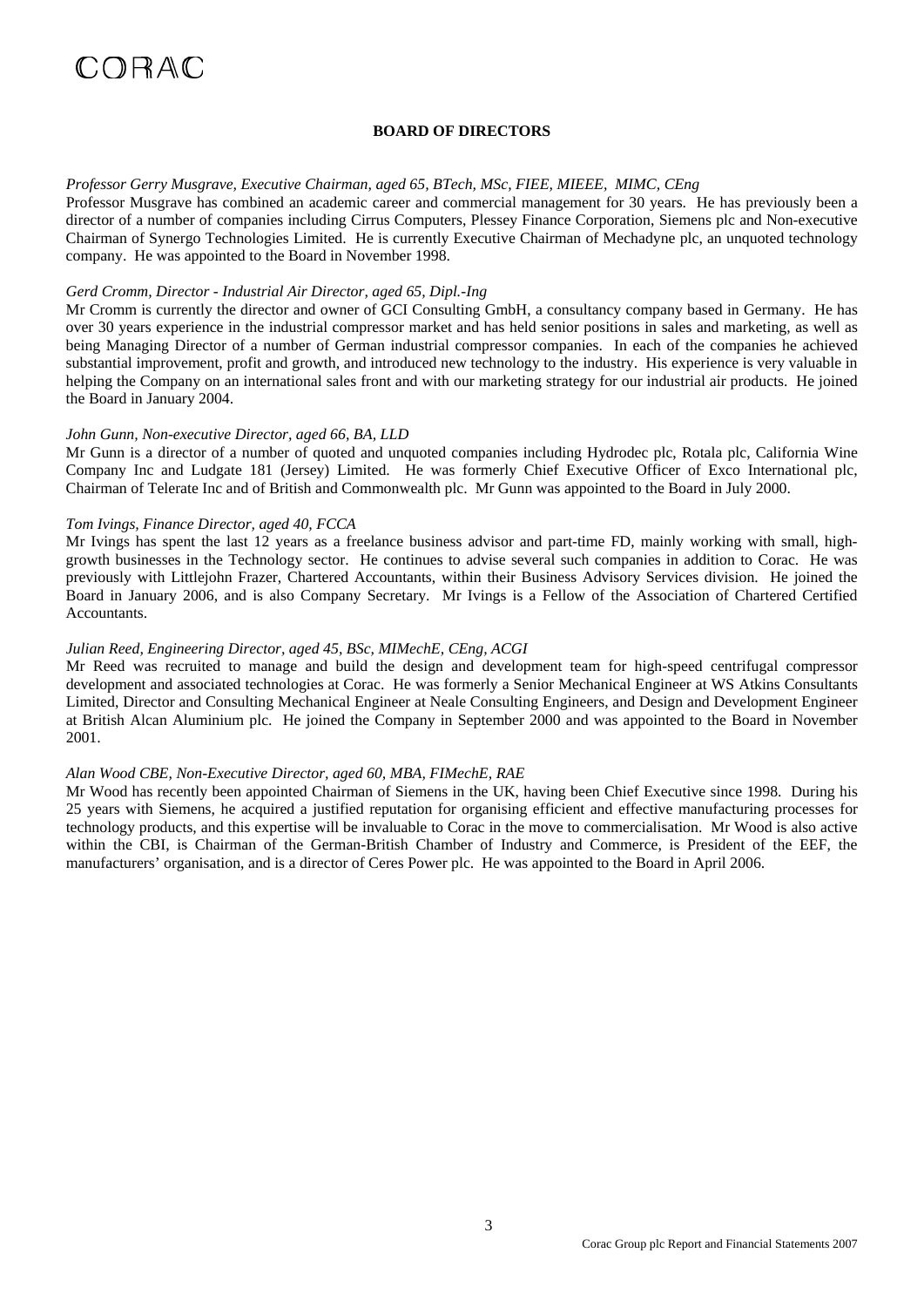### **EXECUTIVE CHAIRMAN'S STATEMENT**

#### **Introduction**

I am pleased to report further solid progress on all fronts. The development and operation of our unique Downhole Gas Compressor ("DGC") moves forward at a pace as we approach procurement, which is due to start in the first quarter of 2008. Our industrial air products are gaining traction in the market, with pre-production units being supplied to our business partners and one of these units is being used in a final end user process industry. Positive progress in these key elements of the business culminated in an oversubscribed institutional placing in December 2007.

#### **Financial Review**

The financial results for the year ended 31 December 2007 show a loss after tax of £1.7 million (2006: £1.4 million). The increased loss is largely caused by the acceleration in the development of the DGC and is in line with management expectations. Turnover for the year under review was £1.4 million (2006: £1.6 million) and the Company also received £0.12 million (2006: £0.024 million) of grant income. At 31 December 2007, the number of ordinary shares in issue was 86,254,059 after a placing in December 2007 of 11,222,160 new ordinary shares at 42 pence per ordinary share, raising approximately £4.4 million (net of expenses). Cash balances at 31 December 2007 were £5.25 million.

In line with our strategic plan to develop and commercialise the DGC technology, and following comprehensive flow-loop testing of this technology, the Board considered it appropriate to raise further equity capital to strengthen the balance sheet and, among other things:

- facilitate acceleration of the development of the DGC technology;
- finance a separate final assembly and test facility when required;
- provide additional working capital;
- enable the Board to strengthen the management team;
- further protect the Company's intellectual property rights by extending its patent portfolio.

The result of raising further equity and the concomitant reduction in our risk profile has placed us in a stronger position in our negotiations with potential customers for our industrial air turbo boosting compressors as well as expanding our market presence in this sector. It is particularly pleasing that we received such strong support for the placing from existing and new institutional shareholders in the current market environment.

### **Downhole Gas Compression**

We have undertaken exhaustive tests at Spadeadam, Cumbria throughout the year, subjecting the DGC unit to extreme conditions of high temperature, pressure and water ingress. The Cumbrian test rig, commissioned in 2006, replicates the environment of the downhole well and is able to accommodate our five compressors in a string. Progressive testing has provided valuable results with design modifications being made in line with a planned testing programme. Simulating typical downhole conditions of high temperature and high pressure, the modules have been operated at 55kW and 45,000 rpm. In October 2007, our JIP partners Conoco Phillips (UK) Ltd, Eni SpA and Repsol YPF, witnessed the DGC module running at constant speeds as well as repeated starting and stopping. The tests were representative of requirements for our field trial units. More recently, we have determined the capabilities required of the machine in this environment and rigorous testing procedures continue to minimise the risks of potential failure.

Progression of the DGC prototype through flow loop testing has been an important and significant milestone for the project, demonstrating performance, capability and progress in 2007, as well as reducing the risks associated with deployment in gas producing fields.

We are heavily engaged with two of our JIP partners in planning the field trials that will take place in Argentina and Italy later this year. Both partners are spending considerable resource in building up their teams and performing analysis with us to ensure the right specification for deployment in these wells and they have also sought to ensure that they have the appropriate budgets to acquire the machines and deploy them. As the units will be operating in producing wells, our partners have to be confident as installation will initially interrupt the gas flow. When the units are deployed in a gas well, it is expected that the artificial lift of gas could improve flow rates by 30% to 40%.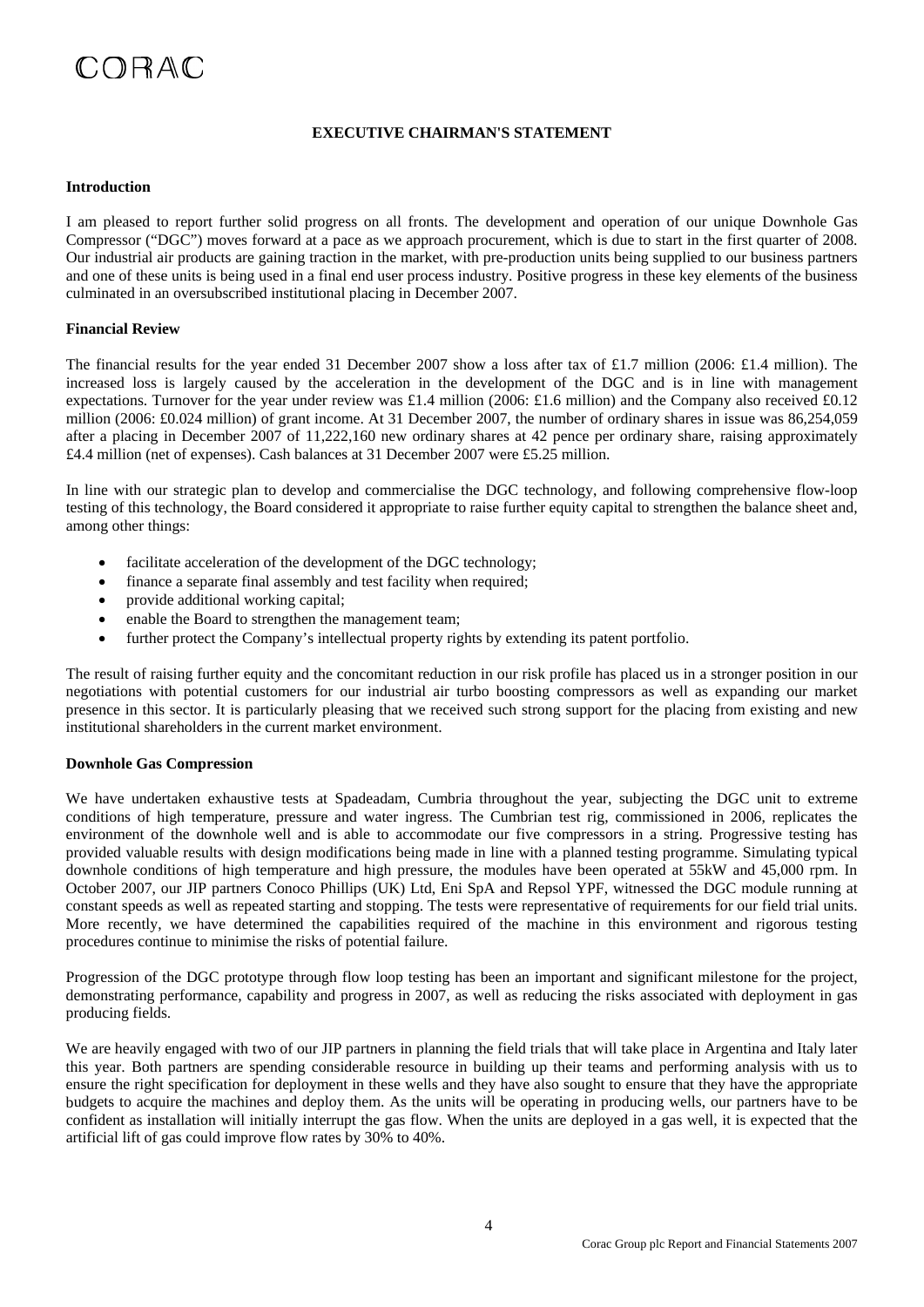# **EXECUTIVE CHAIRMAN'S STATEMENT (Continued)**

As there are similarities between DGC and the deployment of Electric Submersible Pumps (ESPs), a major oil service company has been working with us to assist our JIP partners in understanding the engineering requirements. As the cost of energy continues to rise, it is becoming increasingly attractive to deploy our unique patented DGC for artificially lifting stranded gas from gas wells. A leading industrialist recently commented that the world has 5,000 trillion cubic feet of proven stranded gas reserves seeking markets and customers. The DGC's potential, therefore, to make a major contribution to the world energy market is beginning to be recognised by industry and governments internationally.

#### **Industrial Air**

Our two business partners in the industrial air sector, Leobersdorfer Maschinenfabrik ("LMF") and Fu Sheng, have been satisfied with our demonstrators supplied in 2007 and we are now supplying pre-production units, one of which is being used in a major international soft drinks company's facility. In both applications our 'turbo boosting' improves our partners' traditional compressors whilst delivering much more efficient compressed air. Efficiency improvement from our hybrid machines is approximately 20% compared to the very best dry screw compressor produced today. Such an improvement from a compressor delivering between 100 kW and 300 kW working 24/7 represents a considerable saving in electricity costs as well as being less damaging to the environment.

We are now engaged with LMF and Fu Sheng to increase the scope of our machines, as well as work alongside them to achieve a reduction in the cost of construction. Further cost reduction through volume manufacturing together with operating efficiency improvement and low maintenance characteristics makes our industrial air unit extremely cost effective.

We have researched and analysed suitable locations for final assembly and test and are investigating local area redevelopment grants to subsidise our development. The process of securing a facility will start when orders reach an appropriate threshold that cannot be realised via our existing facility.

#### **The future**

Our Industrial Air products are opening up market opportunities as our pre-production units are being used in end user process industries. Prospects for our Downhole Gas Compressor are exciting: as energy prices continue to escalate and gas resources diminish, the economic need and strategic value for the global energy market to lift stranded gas from depleting wells is considerable. With deployment of our novel technology scheduled for 2008, we look forward to the year ahead with confidence and enthusiasm.

**PROFESSOR G MUSGRAVE EXECUTIVE CHAIRMAN**  18 February 2008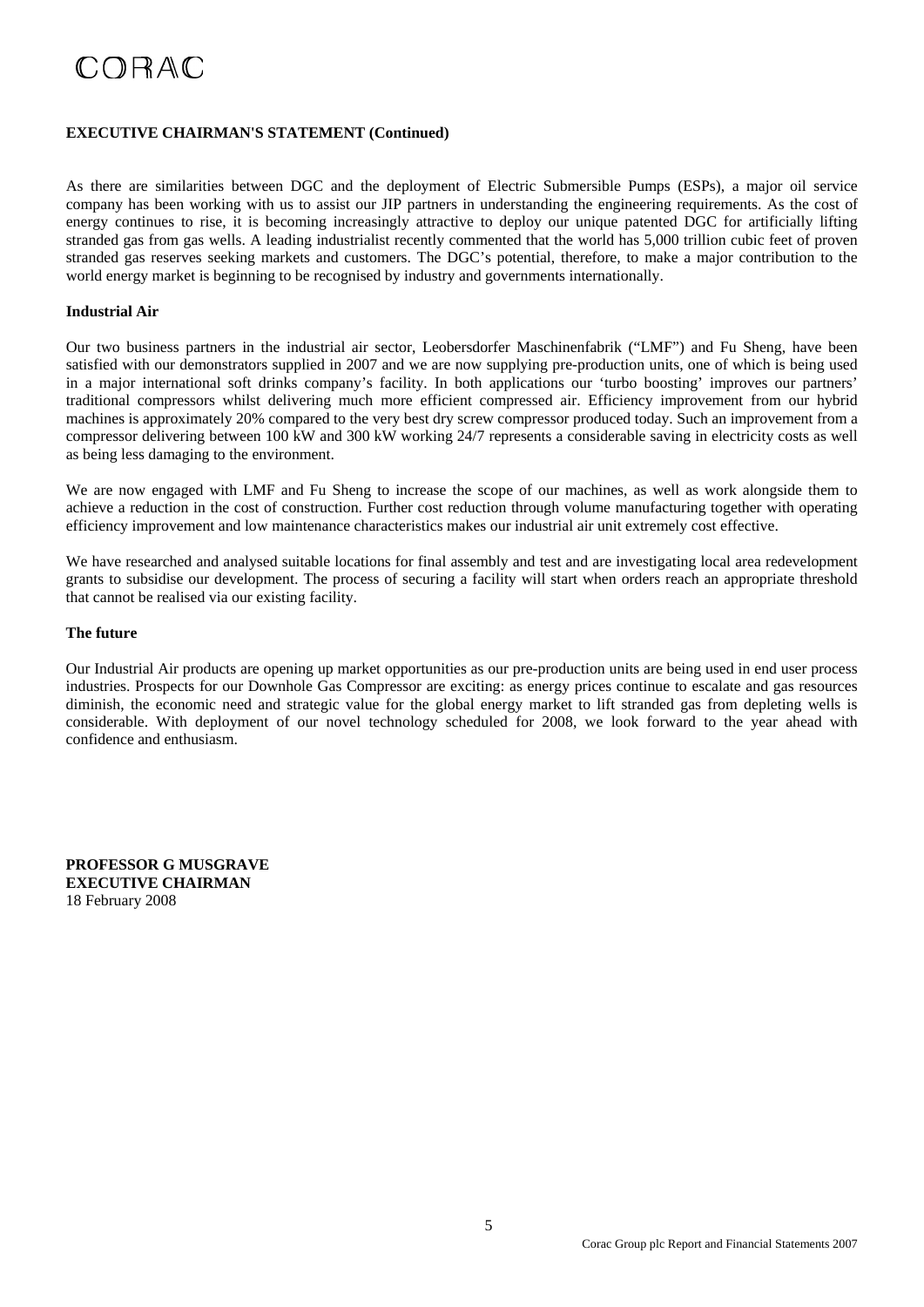

## **DIRECTORS' REPORT**

The directors present their annual report and the financial statements for the year ended 31 December 2007.

#### **Principal activity and review of business**

The Company's principal activity during the year was the continued innovation, research, development and commercialisation of oil-free industrial air compressors, dynamic gas seals and downhole gas compressors. Following the sale of the gas seals IPR during the year, this part of the business is now expected to simply generate royalty income.

The directors closely monitor the progress of the research programmes within each of these product sectors, and during this phase of the Company's development consider the most important indicator of the success of the business to be the achievement of technical targets within planned timescales. The main financial indicator is the availability of cash to fund the business through to profitable commercialisation and positive cash flow. Certain areas of technical research have been protracted resulting in some project milestones not being met. The directors are continuing to focus their attention on minimising the effects of this on the business. Expenditure and cash flow have been tightly controlled and remain on target, and the availability of cash was greatly improved by the funds raised by an equity placing during the year.

The financial risks of the Company are discussed in note 19.

A review of the business is set out in the Executive Chairman's statement.

The Company made a loss after taxation of £1,732,552 in the year ended 31 December 2007 (2006: £1,373,027). The directors do not recommend the payment of a dividend and propose that the loss be charged to reserves.

Research and development expenditure in the year was £1,549,047 (2006: £1,117,287).

#### **Creditor payment policy**

The Company seeks to agree payment terms with its suppliers in advance of a transaction and will pay in accordance with the agreed terms as long as the Company is satisfied that the supplier has provided goods and services in accordance with the order.

The Company's creditor payment period is 29 days (2006 - 27 days).

#### **Directors' and Officers' liability insurance**

The Company purchases liability insurance covering its directors and officers.

### **International Financial Reporting Standards**

The Directors have claimed exemption from producing group accounts under Section 229 of the Companies Act 1985. As a result, and following guidance from the Alternative Investment Market, the Company is not required to adopt International Financial Reporting Standards at this time.

### **Directors and their interests**

The directors during the year were as follows:

Professor G Musgrave G W Cromm J H Gunn T E Ivings J O Reed A J Wood

Directors' interests in shares are shown in the Remuneration Report.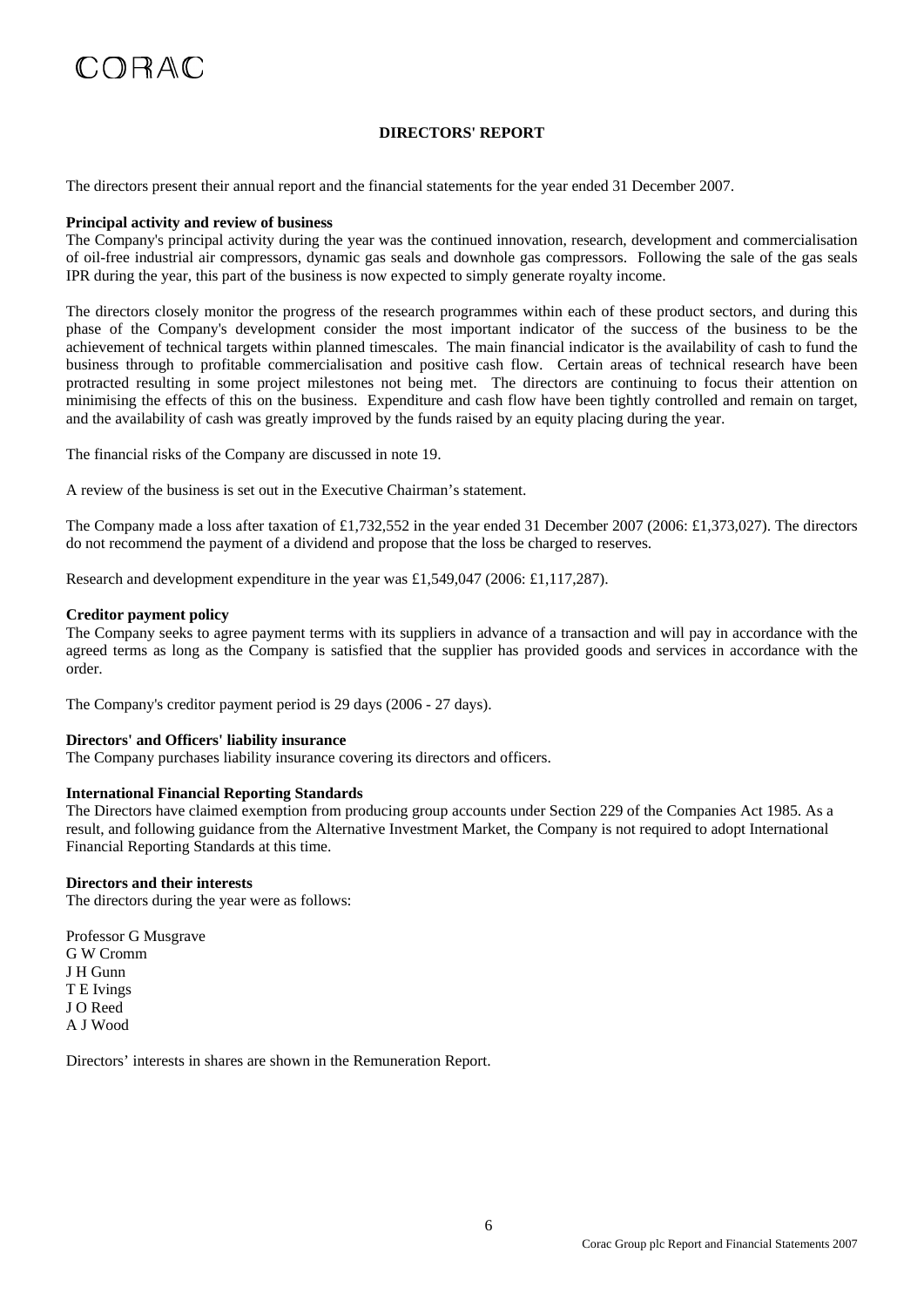# **DIRECTORS' REPORT (Continued)**

#### **Issue of shares**

During the year, the Company placed 11,222,160 ordinary 10p shares at a price of 42p representing 13.0% of the enlarged issued share capital.

Also during the year, the Company issued a total of 602,199 ordinary 10p shares at an average price of 20.9p per share as a result of the exercise of share options.

All new shares issued in the year will rank pari passu with all existing ordinary shares.

#### **Substantial shareholdings**

#### Beneficial owners

As at 31 December 2007, the following entities were beneficial owners of more than 3% of the company's share capital :-

|                                 | Number    | $\frac{0}{0}$ |
|---------------------------------|-----------|---------------|
| Gartmore (various funds)        | 7,657,776 | 8.88%         |
| Fidelity (various funds)        | 5,410,861 | 6.27%         |
| Calyon SA                       | 3.664.586 | 4.25%         |
| <b>Strathclyde Pension Fund</b> | 3,167,101 | 3.67%         |
| Majedie Investment Trust        | 3,150,000 | 3.65%         |

Directors of the company had an aggregate beneficial interest in 2,907,030 shares (3.37%).

The company's Employee Benefit Trust had a beneficial interest in 1,372,669 shares (1.59%).

#### Registered holders

As at 31 December 2007, the following entity was the non-beneficial registered holder of more than 10% of the company's share capital, included in which are various of the beneficial holdings detailed above :-

|                                             | Number     | $\%$   |
|---------------------------------------------|------------|--------|
| <b>HSBC Global Custody Nominee accounts</b> | 10,767,974 | 12.48% |

In addition, various entities were each the non-beneficial registered holder and/or fund manager of between 3% and 10% of the company's share capital, mostly on behalf of the beneficial owners listed above. These include AXA Framlington, Bank of New York, Credit Agricole, Mellon Nominees (UK), Nortrust Nominees, Roy Nominees, Smith and Williamson Nominees and WB Nominees.

### **Related parties**

These have been disclosed within note 18 to the accounts.

#### **Independent auditor**

Grant Thornton UK LLP offers itself for reappointment as auditor in accordance with Section 385 of the Companies Act 1985.

This report was approved on behalf of the Board on 18 February 2008 and signed on its behalf

T E Ivings Company Secretary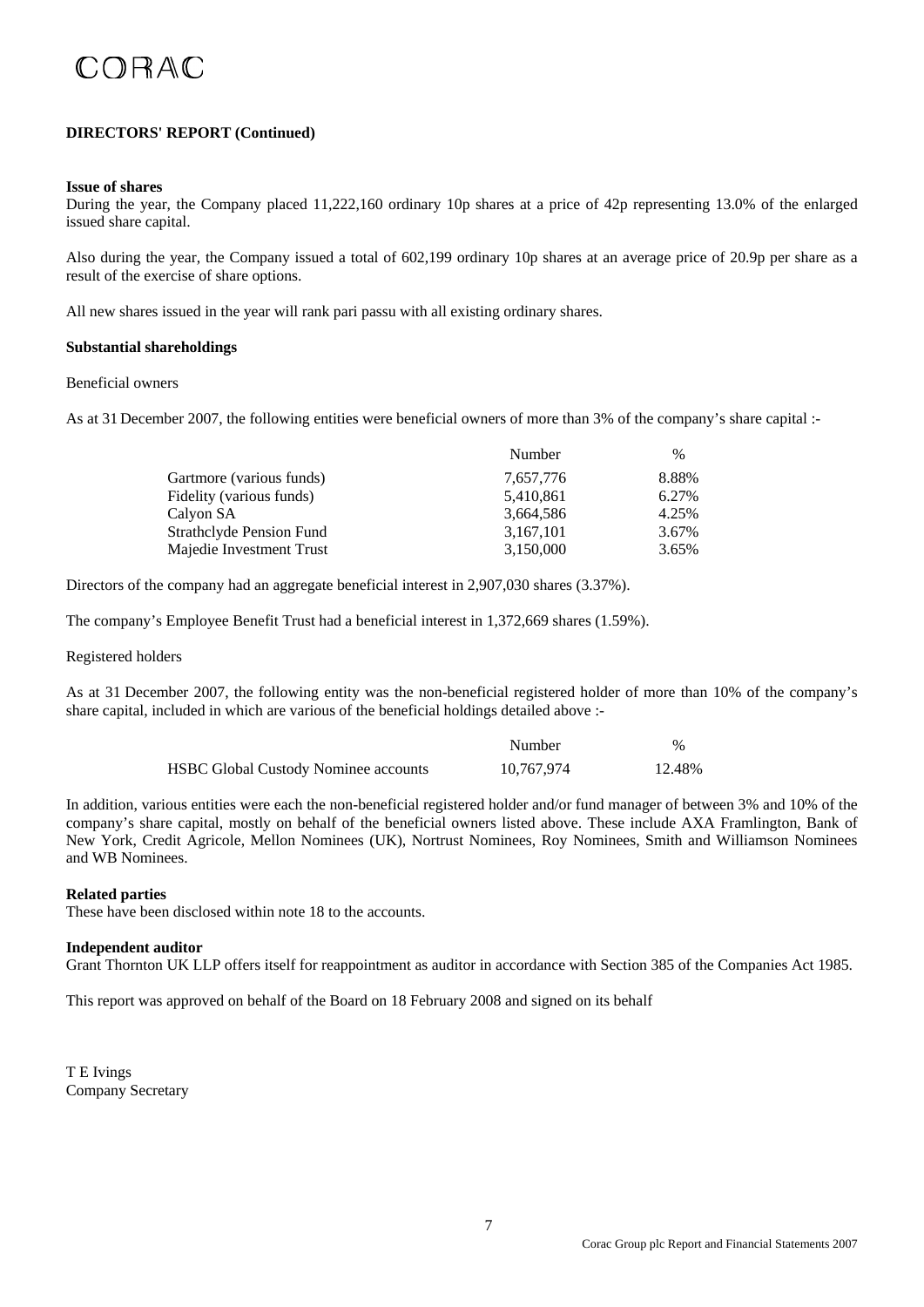### **CORPORATE GOVERNANCE REPORT**

#### **Principles of good corporate governance**

The Company is committed to high standards of corporate governance. It has adopted procedures to institute good governance insofar as it is practical and appropriate for an organisation of its size and nature, notwithstanding the fact that companies that have securities traded on the Alternative Investment Market (AIM) are not required to comply with the disclosures of the Combined Code as appended to the Listing Rules issued by the Financial Services Authority.

As the Company grows, it will regularly review the extent of its corporate governance practices and procedures. At its current stage of development, the Company does not consider it appropriate to be fully compliant with the Combined Code.

The Board has implemented the Turnbull Guidance on the aspects of the Combined Code relating to Internal Control.

#### **Application of principles**

#### **Directors**

During the year the Board consisted of four executive directors, one full time and three part time, and two non-executive directors. The Board does not consider it appropriate at this stage of the Company's development to split the role of Chairman and Chief Executive. The Board meets bi-monthly and is provided with relevant information on financial, business and corporate matters prior to meetings. The Board is responsible for overall Company strategy, acquisition and divestment policy, approval of the budget, approval of major capital expenditure projects and consideration of significant operational and financial matters. The Board monitors the exposure to key business risks and reviews the progress of the Company towards achievement of its budgets and forecasts. The Board also considers employee issues, key appointments and compliance with relevant legislation. The Board has both an Audit and a Remuneration Committee. Given the small size of the Board, it is not considered necessary to constitute a separate Nominations Committee and all members of the Board are consulted on the potential appointment of a new director or a company secretary. The Company also has a Health and Safety Committee that reports to the Board at regular intervals.

All directors can receive appropriate training as necessary and are able to take independent professional advice in relation to their duties if necessary. All directors are subject to re-election every three years.

The Board members during the year were:

 Non-executive directors J H Gunn A J Wood

 Executive directors Professor G Musgrave (Executive Chairman) G W Cromm T E Ivings J O Reed

#### **Relationship with shareholders**

The Board attaches a high importance to maintaining good relationships with all shareholders. The Company holds regular meetings with institutional shareholders to keep them updated on the Company's performance, strategy, management and Board membership. In addition, the Board welcomes as many shareholders as possible to attend the Annual General Meeting and encourages an open discussion after the formal proceedings. The Company gives regular briefings to a number of analysts who cover the technology sector and actively encourages more analysts to follow the Company.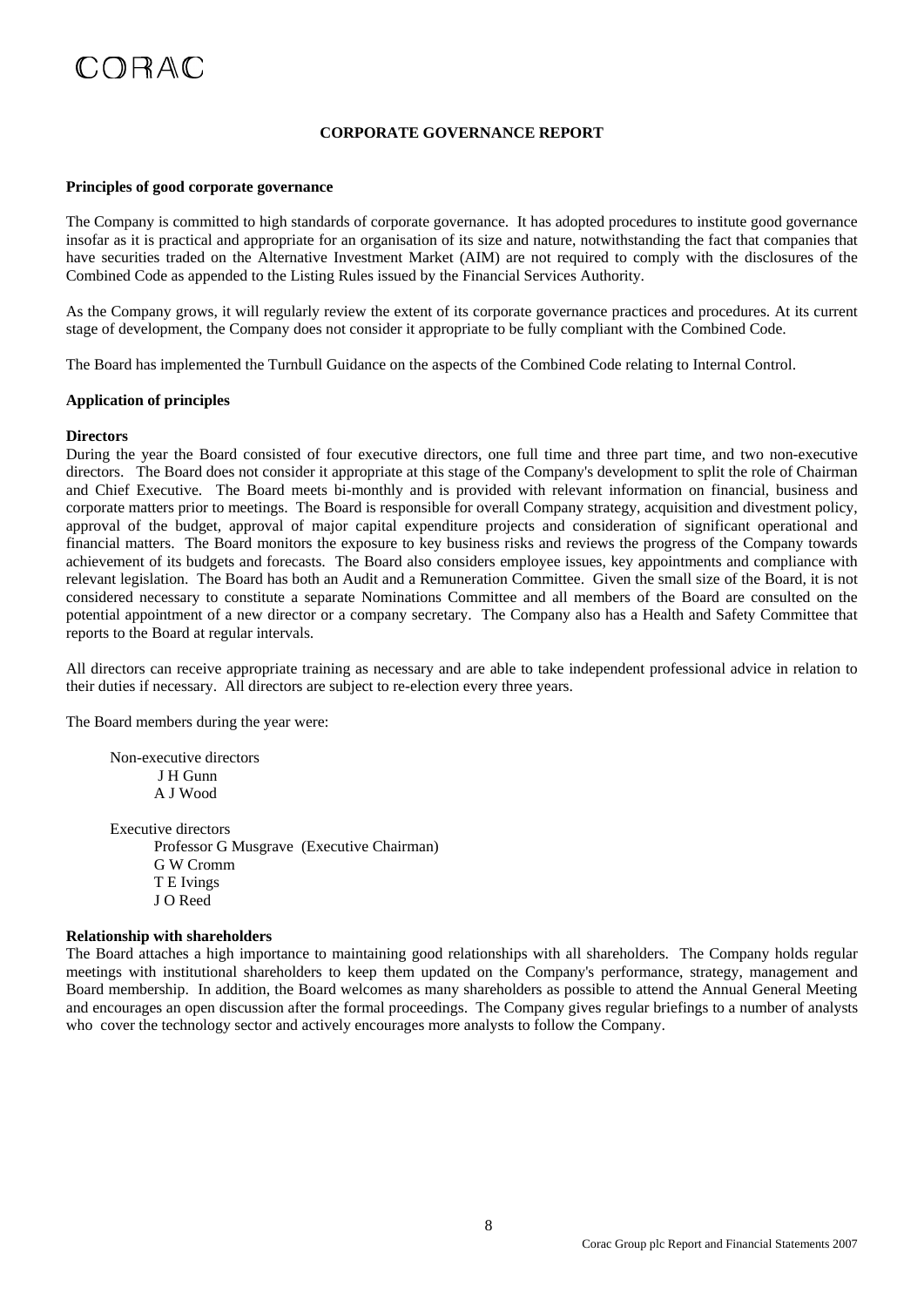# **CORPORATE GOVERNANCE REPORT (Continued)**

# **Accountability and audit**

#### *Directors' responsibilities*

The directors are responsible for preparing the Annual Report and the financial statements in accordance with applicable law and regulations.

Company law requires the directors to prepare financial statements for each financial year. Under that law the directors have elected to prepare financial statements in accordance with United Kingdom Accounting Standards (United Kingdom Generally Accepted Accounting Practice). The financial statements are required by law to give a true and fair view of the state of affairs of the Company and of the profit or loss of the Company for that period. In preparing these financial statements, the directors are required to:

- select suitable accounting policies and then apply them consistently;
- make judgments and estimates that are reasonable and prudent;
- state whether applicable UK Accounting Standards have been followed, subject to any material departures disclosed and explained in the financial statements;
- prepare the financial statements on the going concern basis unless it is inappropriate to presume that the Company will continue in business.

The directors are responsible for keeping proper accounting records that disclose with reasonable accuracy at any time the financial position of the company and enable them to ensure that the financial statements comply with the Companies Act 1985. They are also responsible for safeguarding the assets of the company and hence for taking reasonable steps for the prevention and detection of fraud and other irregularities.

In so far as the directors are aware:

- there is no relevant audit information of which the Company's auditor is unaware; and
- the directors have taken all steps that they ought to have taken to make themselves aware of any relevant audit information and to establish that the auditor is aware of that information.

The directors are responsible for the maintenance and integrity of the website and accordingly the auditor accepts no responsibility for the information published. Information published on the website is accessible in many countries and legislation in the UK concerning the preparation and dissemination of financial statements may differ from legislation in other jurisdictions.

### *Audit Committee*

The Audit Committee comprises two non-executive directors and is currently chaired by Mr J H Gunn. The Committee has specific terms of reference which deal with its authority and duties. It meets at least twice a year, with the Finance Director, Executive Chairman and the auditor attending by invitation. The Committee reviews the independence and objectivity of the auditor each year. The Committee overviews the adequacy of the Company's internal controls, accounting policies and financial reporting and provides a forum through which the Company's external auditor reports to the non-executive directors.

The Board has decided that the size of the Company does not justify a dedicated internal audit function. This position will be reviewed as the Company's activities increase.

### **Going concern**

After making relevant enquiries, including the review of detailed budgets and cash forecasts, the directors have a reasonable expectation that the Company has adequate resources to continue in operational existence for the foreseeable future. For this reason they continue to adopt the going concern basis in preparing the financial statements.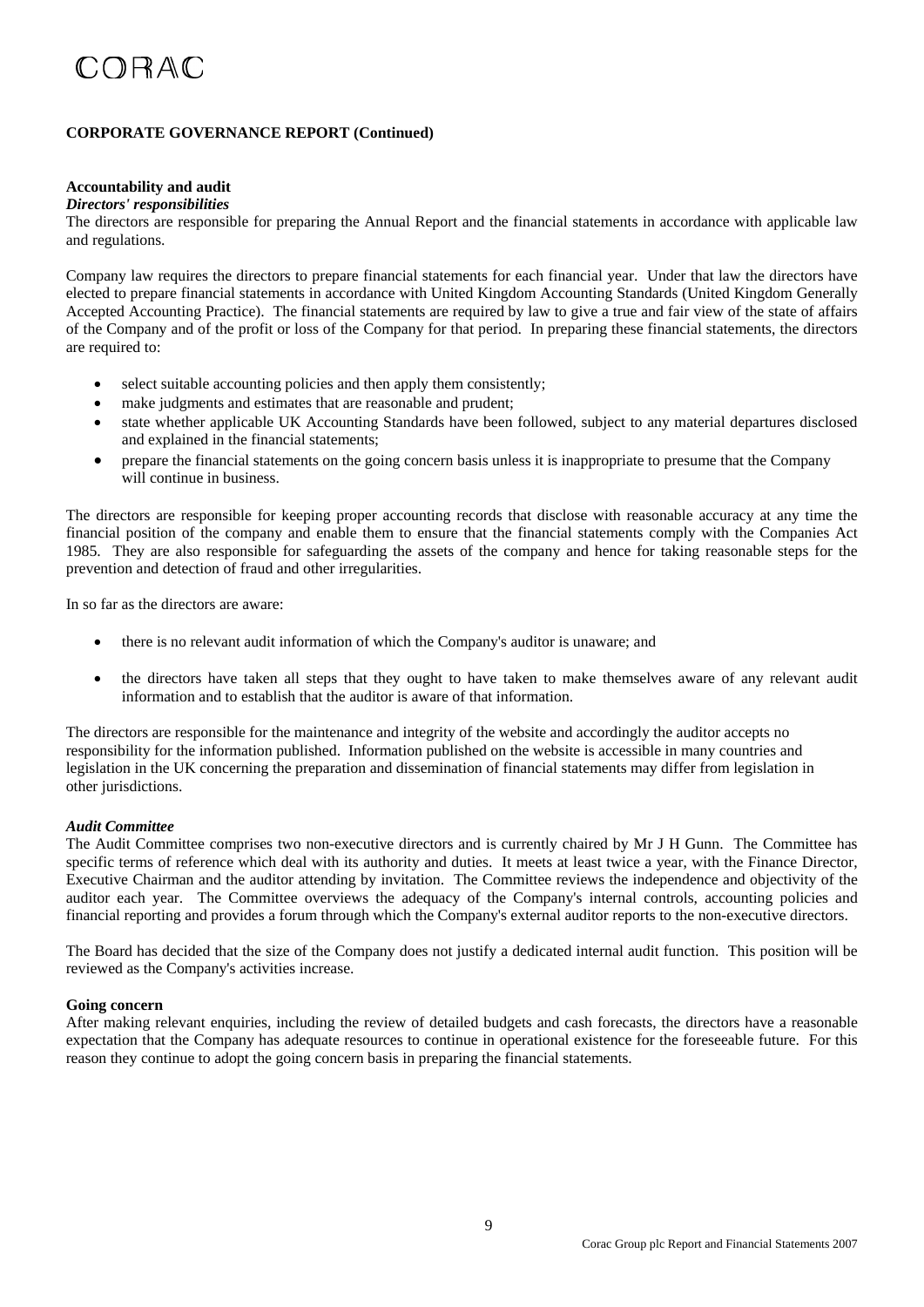# **CORPORATE GOVERNANCE REPORT (Continued)**

### **Internal control and risk management**

The Board has overall responsibility for ensuring that the Company has processes to identify, evaluate and manage key risks. The nature of the Company's business is changing from research and development to greater emphasis on its application and commercial exploitation. This calls for rigorous cost analysis and market risk assessment. The system is designed to manage and minimise risk of failure to achieve the Company's strategic objectives, and can only provide reasonable, and not absolute, assurance against material misstatement or loss. Key areas of internal control are listed below:

- regular review of the technical development programmes, the commercialisation of the Company's technology and the financial performance of the Company in the context of the Company's business plan.
- an organisation structure with clear executive policies on recruitment, training, appraisals and project management.
- an annual budget showing projected revenues, costs, funding requirements and operational targets. The Board is responsible for approving the budget and monitoring performance against it.
- a system to ensure the security of the Company's intellectual property.

The directors consider that the present system of internal control is sufficient for the needs of the Company and adequately addresses the risks to which the Company is perceived to be exposed. The Board reviews the system formally twice per year.

#### ON BEHALF OF THE BOARD

J H Gunn **Director**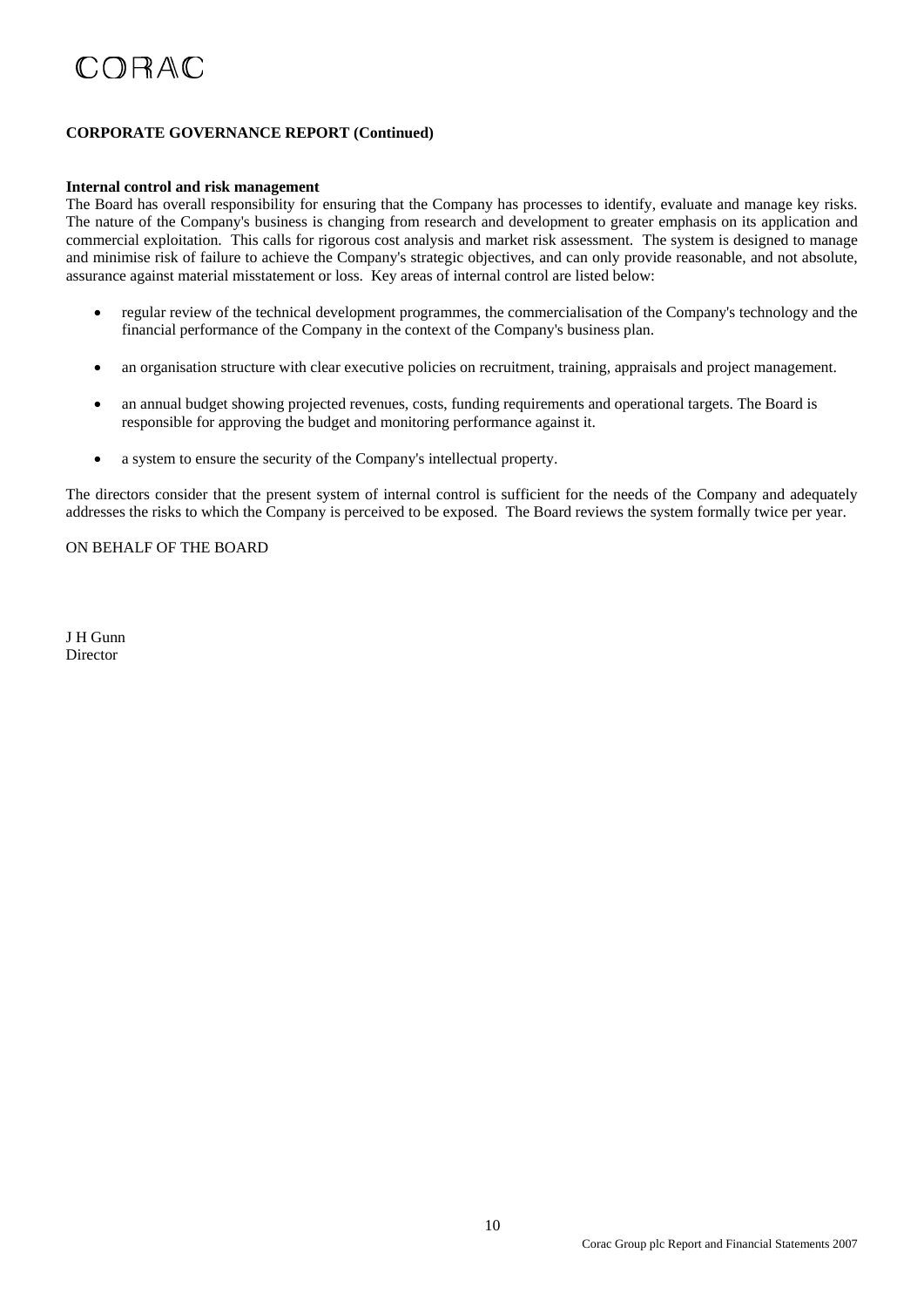### **REMUNERATION REPORT**

#### **Remuneration Committee**

The Remuneration Committee is made up of two non-executive directors and is currently chaired by Mr A J Wood. The Remuneration Committee set, and annually review, the terms and conditions of employment of the executive directors. The remuneration of non-executive directors is fixed by the Board as a whole. The Remuneration Committee also monitors and reviews the Company-wide appraisal process and approves the proposals from the executive directors for all employees' remuneration and option arrangements.

#### **Remuneration policy**

The Company's policy on executive directors' remuneration is to attract and retain high quality executives by paying competitive remuneration packages relevant to each director's role, experience and the external market. The packages include a basic salary, pension contributions and share options. All new options granted incorporate individual performance conditions which relate to the achievement of key corporate strategic objectives.

#### **Service agreements**

No directors have service agreements with notice periods that exceed 12 months.

#### **Directors' emoluments**

|                                         | <b>Basic salary</b><br>or fees<br>£ | <b>Benefits</b><br>£     | <b>Pension</b><br>contributions<br>£ | <b>Total</b><br>emoluments<br>2007<br>£ | <b>Total</b><br>emoluments<br>2006<br>£ |
|-----------------------------------------|-------------------------------------|--------------------------|--------------------------------------|-----------------------------------------|-----------------------------------------|
| Executive                               |                                     |                          |                                      |                                         |                                         |
| Professor G Musgrave                    | 114.885                             | 899                      | 6.432                                | 122,216                                 | 118,189                                 |
| G W Cromm                               | 105.282                             | 1.797                    | 2,588                                | 109,667                                 | 108,800                                 |
| T E Ivings                              | 66,000                              |                          | 4,410                                | 70.410                                  | 56,509                                  |
| J O Reed                                | 130.596                             |                          | 9.142                                | 139.738                                 | 131,823                                 |
| S D Oakley (resigned 21 April 2006)     |                                     | $\overline{\phantom{0}}$ |                                      |                                         | 141,799                                 |
| Non-executive                           |                                     |                          |                                      |                                         |                                         |
| J H Gunn                                | 25,875                              |                          |                                      | 25,875                                  | 25,121                                  |
| J A M Grant (resigned 21 December 2006) |                                     |                          | $\overline{\phantom{0}}$             |                                         | 25.121                                  |
| A J Wood (appointed 1 April 2006)       | 23,524                              |                          |                                      | 23,524                                  | 17,213                                  |
| <b>Totals</b>                           | 466.162                             | 2.696                    | 22,572                               | 491.430                                 | 624,575                                 |

The aggregate gain made by directors on two exercises of share options was £ 113,800 (2006: £54,839). The market prices at the dates of exercise were 37.5p and 54.5p.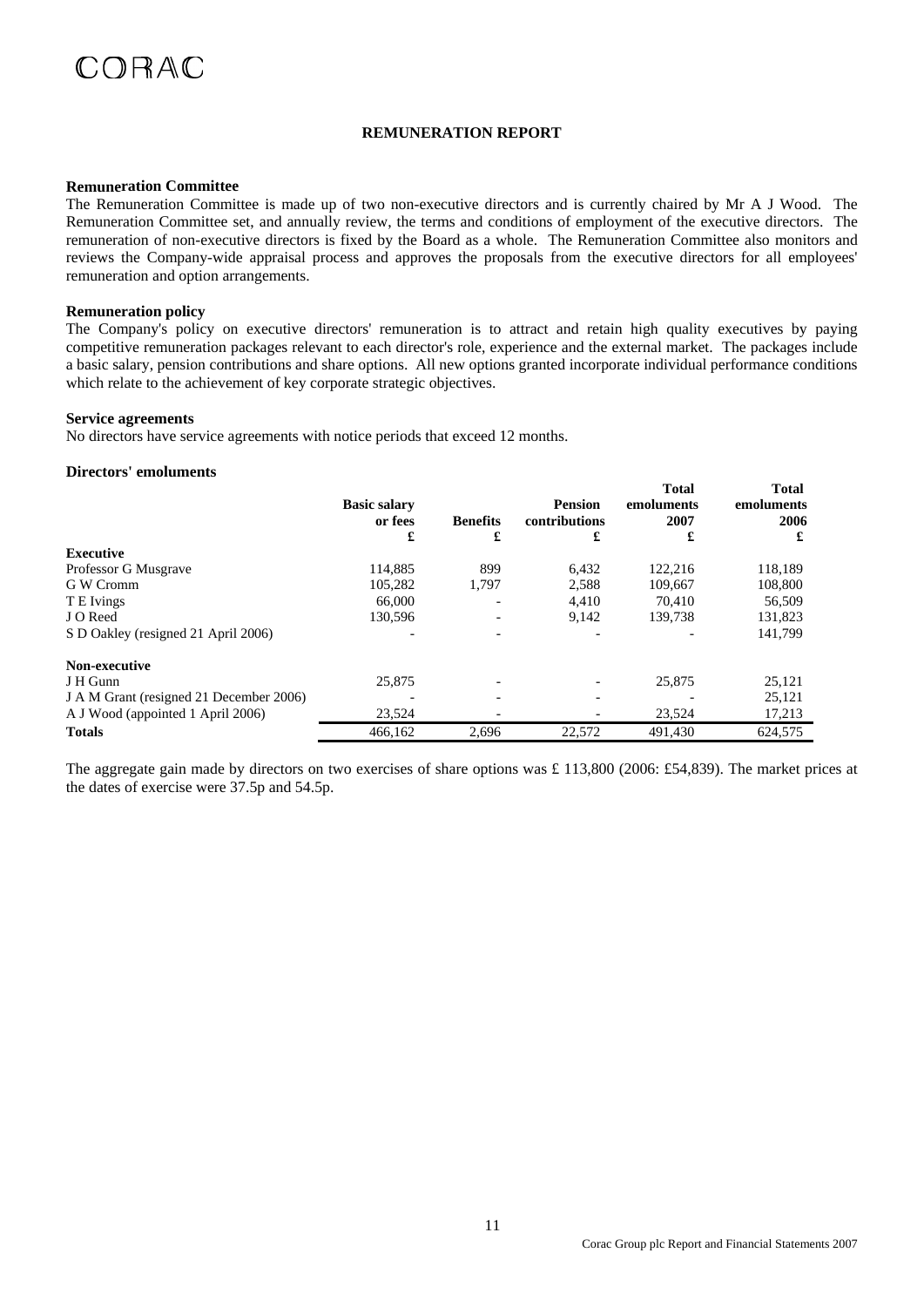# **REMUNERATION REPORT (Continued)**

### **Directors' share options**

The interests of the directors, who were in office at the end of the financial year, in options over the shares of the Company at 31 December 2007 and 1 January 2007 were:

|                      | As at<br>1 January<br>2007 | <b>Exercised</b> in<br>vear | Lapsed in<br>year        | <b>Issued in</b><br>year | As at<br>31 December<br>2007 | Price $(p)$ | Lapse date       |
|----------------------|----------------------------|-----------------------------|--------------------------|--------------------------|------------------------------|-------------|------------------|
| Professor G Musgrave | 384,800                    | (384, 800)                  |                          |                          |                              | 11.5385     |                  |
| Professor G Musgrave | 1,083,334                  |                             |                          |                          | 1,083,334                    | 38.4616     | 7 December 2010  |
| Professor G Musgrave | 190,000                    |                             |                          |                          | 190,000                      | 37.5        | 27 July 2013     |
| Professor G Musgrave |                            |                             | $\overline{\phantom{a}}$ | 570,000                  | 570,000                      | 39.0        | 2 April 2015     |
| Professor G Musgrave |                            |                             |                          | 350,000                  | 350,000                      | 51.5        | 27 December 2014 |
| G W Cromm            | 357,142                    | $\overline{\phantom{a}}$    | (357, 142)               |                          |                              | 28          |                  |
| G W Cromm            | 142,858                    | $\overline{\phantom{a}}$    | (142, 858)               |                          |                              | 28          |                  |
| G W Cromm            | 50,000                     |                             |                          |                          | 50,000                       | 37.5        | 27 July 2013     |
| T E Ivings           | 217,013                    |                             |                          |                          | 217,013                      | 46.08       | 6 April 2014     |
| T E Ivings           | 82,987                     |                             |                          |                          | 82,987                       | 46.08       | 6 April 2013     |
| T E Ivings           | 50,000                     |                             |                          |                          | 50,000                       | 37.5        | 27 July 2013     |
| T E Ivings           |                            |                             |                          | 240,000                  | 240,000                      | 39.0        | 2 April 2014     |
| J O Reed             | 130,000                    |                             |                          |                          | 130,000                      | 38.4616     | 15 October 2009  |
| J O Reed             | 173,334                    | (86,666)                    |                          |                          | 86,668                       | 38.4616     | 29 October 2010  |
| J O Reed             | 100,000                    | $\overline{\phantom{a}}$    | (100,000)                |                          |                              | 55.3        |                  |
| J O Reed             | 100,000                    |                             |                          |                          | 100,000                      | 22          | 19 December 2009 |
| J O Reed             | 110,000                    |                             |                          |                          | 110,000                      | 37.5        | 27 July 2013     |
| J O Reed             |                            |                             | $\overline{\phantom{a}}$ | 285,000                  | 285,000                      | 39.0        | 2 April 2015     |
| J O Reed             |                            |                             | $\overline{\phantom{a}}$ | 200,000                  | 200,000                      | 51.5        | 27 December 2014 |

### **Directors' interests**

The directors who held office at the end of the financial year had the following beneficial interests in the ordinary share capital of Corac Group plc at 1 January 2007, 31 December 2007 and at the date of this report:

|                      | Number held at<br>date of this report<br><b>Ordinary Shares of</b><br>10 <sub>p</sub> each | Number held at<br>31 December 2007<br><b>Ordinary Shares of</b><br>10 <sub>p</sub> each | <b>Number held at 1 January</b><br>2007<br><b>Ordinary Shares of</b><br>10 <sub>p</sub> each |
|----------------------|--------------------------------------------------------------------------------------------|-----------------------------------------------------------------------------------------|----------------------------------------------------------------------------------------------|
| Professor G Musgrave | 1,670,530                                                                                  | 1,670,530                                                                               | 1,285,730                                                                                    |
| J O Reed             | 13.300                                                                                     | 13,300                                                                                  | 13,300                                                                                       |
| J H Gunn             | 1,223,200                                                                                  | 1,223,200                                                                               | 1,223,200                                                                                    |

# ON BEHALF OF THE REMUNERATION COMMITTEE

A J Wood Chairman Remuneration Committee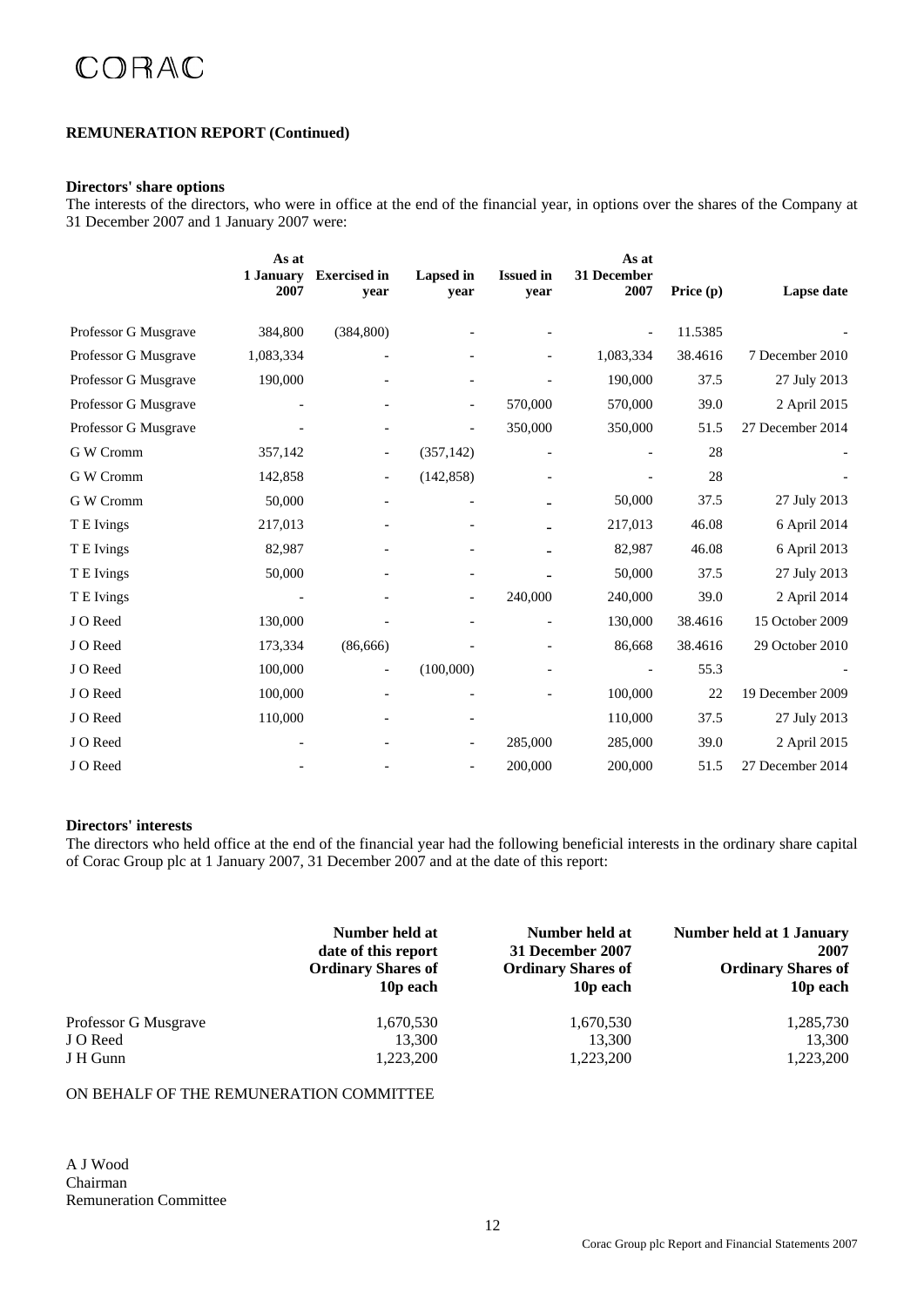# **REPORT OF THE INDEPENDENT AUDITOR TO THE MEMBERS OF CORAC GROUP PLC**

We have audited the financial statements (the ''financial statements'') of Corac Group plc for the year ended 31 December 2007 which comprise the profit and loss account, the balance sheet, the cash flow statement and notes 1 to 20. These financial statements have been prepared under the accounting policies set out therein.

This report is made solely to the Company's members, as a body, in accordance with Section 235 of the Companies Act 1985. Our audit work has been undertaken so that we might state to the Company's members those matters we are required to state to them in an auditor's report and for no other purpose. To the fullest extent permitted by law, we do not accept or assume responsibility to anyone other than the Company and the Company's members as a body, for our audit work, for this report, or for the opinions we have formed.

### **Respective responsibilities of directors and auditor**

The directors' responsibilities for preparing the Annual Report, the Remuneration Report and the financial statements in accordance with United Kingdom law and Accounting Standards (United Kingdom Generally Accepted Accounting Practice) are set out in the Statement of Directors' Responsibilities.

Our responsibility is to audit the financial statements in accordance with relevant legal and regulatory requirements and International Standards on Auditing (UK and Ireland).

We report to you our opinion as to whether the financial statements give a true and fair view and whether the financial statements have been properly prepared in accordance with the Companies Act 1985. We also report to you whether in our opinion the information given in the Directors' Report is consistent with the financial statements. We report to you if, in our opinion, the Company has not kept proper accounting records, if we have not received all the information and explanations we require for our audit, or if information specified by law regarding directors' remuneration and other transactions is not disclosed.

We read other information contained in the Annual Report and consider whether it is consistent with the audited financial statements. The other information comprises only the Executive Chairman's Statement, the Directors' Report, the Corporate Governance Report, and the Remuneration Report. We consider the implications for our report if we become aware of any apparent misstatements or material inconsistencies with the financial statements. Our responsibilities do not extend to any other information.

# **Basis of audit opinion**

We conducted our audit in accordance with International Standards on Auditing (UK and Ireland) issued by the Auditing Practices Board. An audit includes examination, on a test basis, of evidence relevant to the amounts and disclosures in the financial statements. It also includes an assessment of the significant estimates and judgments made by the directors in the preparation of the financial statements, and of whether the accounting policies are appropriate to the Company's circumstances, consistently applied and adequately disclosed.

We planned and performed our audit so as to obtain all the information and explanations which we considered necessary in order to provide us with sufficient evidence to give reasonable assurance that the financial statements are free from material misstatement, whether caused by fraud or other irregularity or error. In forming our opinion we also evaluated the overall adequacy of the presentation of information in the financial statements.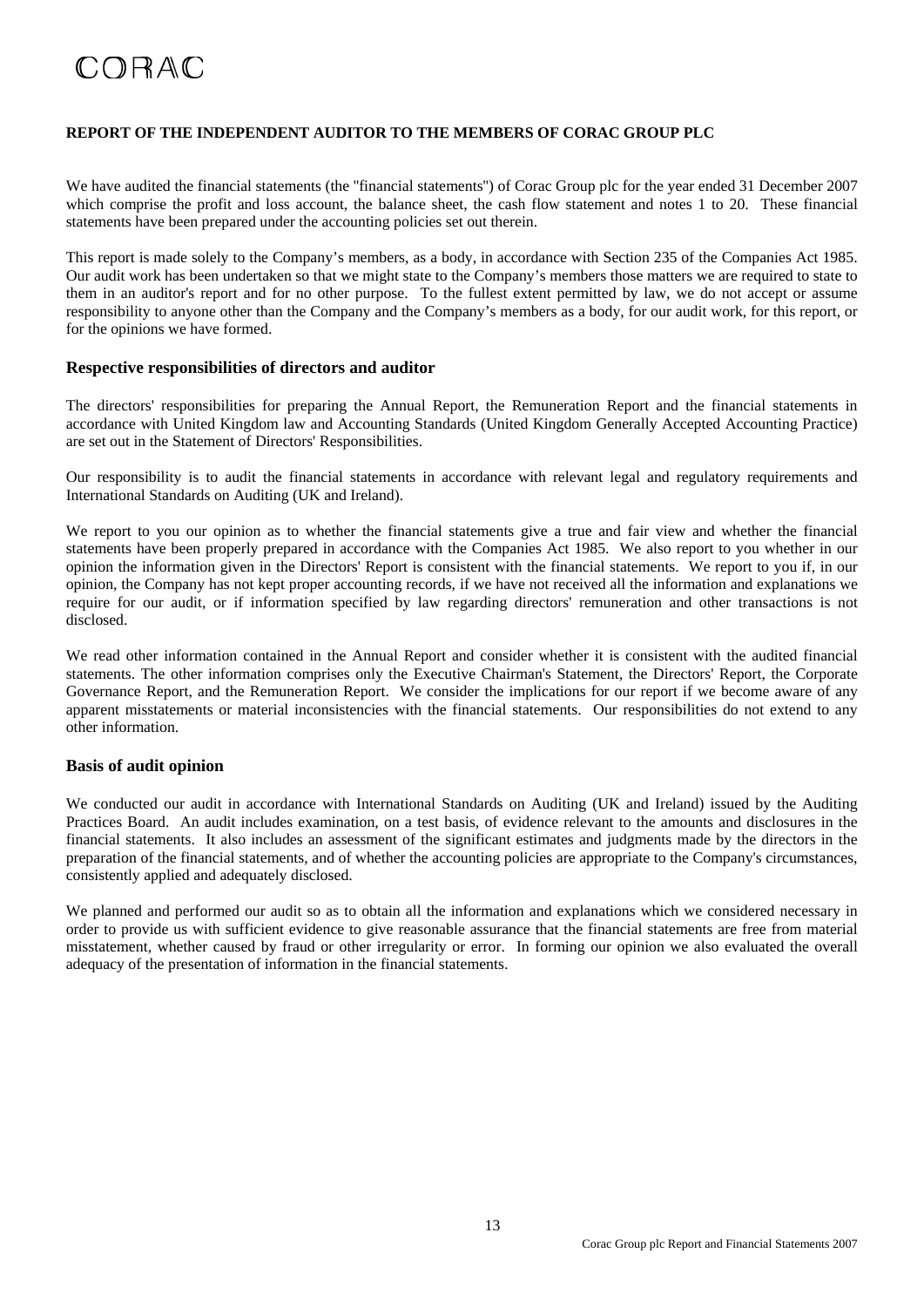# **REPORT OF THE INDEPENDENT AUDITOR TO THE MEMBERS OF CORAC GROUP PLC (Continued)**

### **Opinion**

In our opinion:

- the financial statements give a true and fair view, in accordance with United Kingdom Generally Accepted Accounting Practice, of the state of the Company's affairs as at 31 December 2007 and of its loss for the year then ended;
- **the financial statements have been properly prepared in accordance with the Companies Act 1985; and**  the information given in the Directors' Report is consistent with the financial statements for the year ended 31 December 2007.

GRANT THORNTON UK LLP REGISTERED AUDITOR CHARTERED ACCOUNTANTS **OXFORD**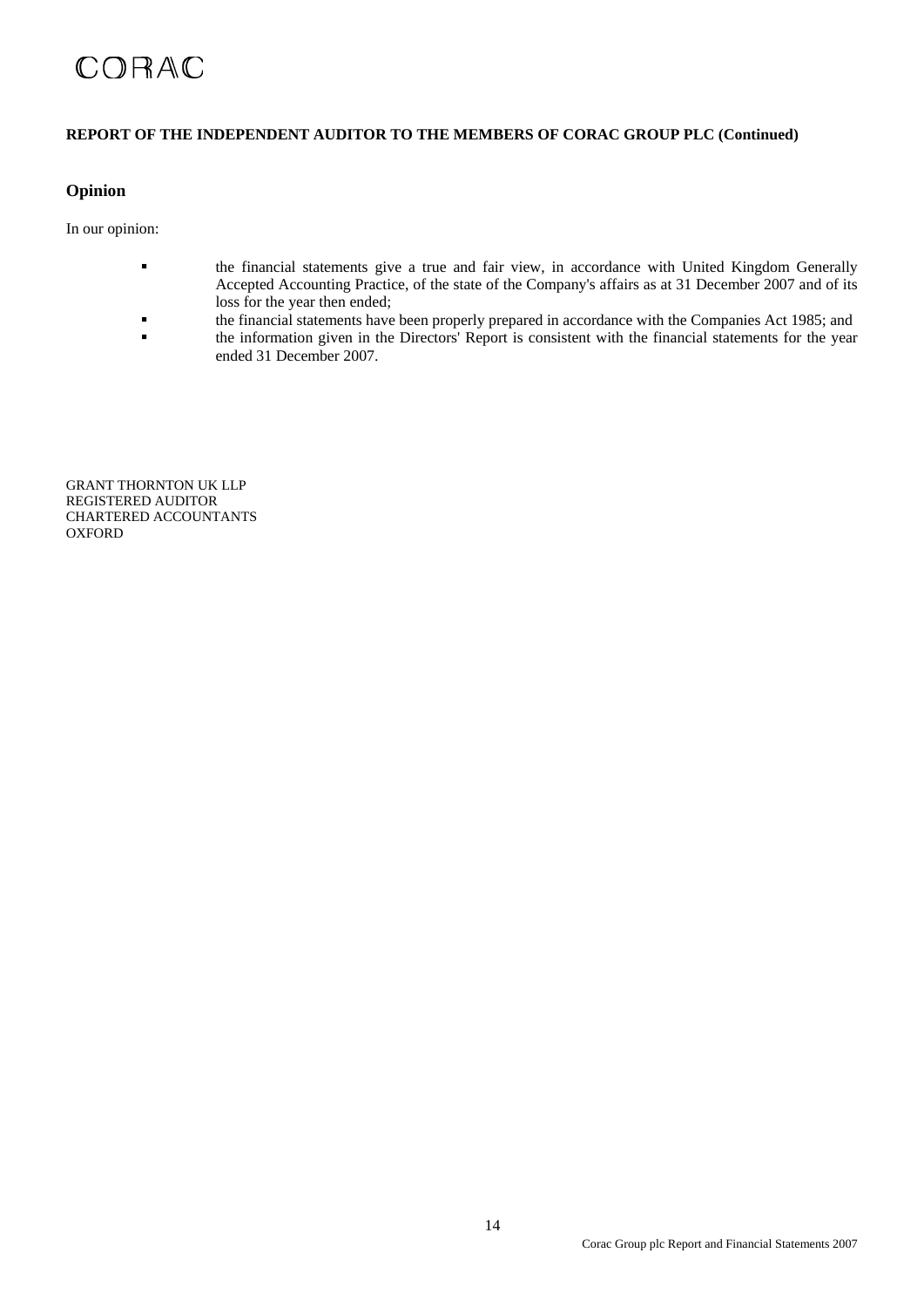# **PROFIT AND LOSS ACCOUNT**

## **for the year ended 31 December 2007**

|                                             | <b>Note</b>    | 2007<br>£   | 2006<br>£     |
|---------------------------------------------|----------------|-------------|---------------|
| <b>Turnover</b>                             | $\overline{2}$ | 1,438,443   | 1,642,040     |
| Cost of sales                               |                | (1,210,427) | (1,479,209)   |
| <b>Gross profit</b>                         |                | 228,016     | 162,831       |
| Development costs                           |                | (1,549,047) | (1, 117, 287) |
| Other administrative expenses               |                | (1,282,235) | (1,434,823)   |
| Administrative expenses                     |                | (2,831,282) | (2,552,110)   |
| Other operating income - grant receivable   |                | 117,224     | 24,314        |
| <b>Operating loss</b>                       | 3              | (2,486,042) | (2,364,965)   |
| Interest receivable                         | 5              | 147,923     | 165,226       |
| Loss on ordinary activities before taxation |                | (2,338,119) | (2,199,739)   |
| Taxation                                    | 6              | 605,567     | 826,712       |
| Loss for the financial year                 |                | (1,732,552) | (1,373,027)   |
|                                             |                |             |               |
| Loss per share                              |                |             |               |
| Basic and diluted loss, pence per share     | 7              | (2.3)       | (1.8)         |

All results relate to continuing activities.

There were no recognised gains and losses in 2007 or 2006 other than those included in the profit and loss account.

Notes 1 to 20 form part of these financial statements.

15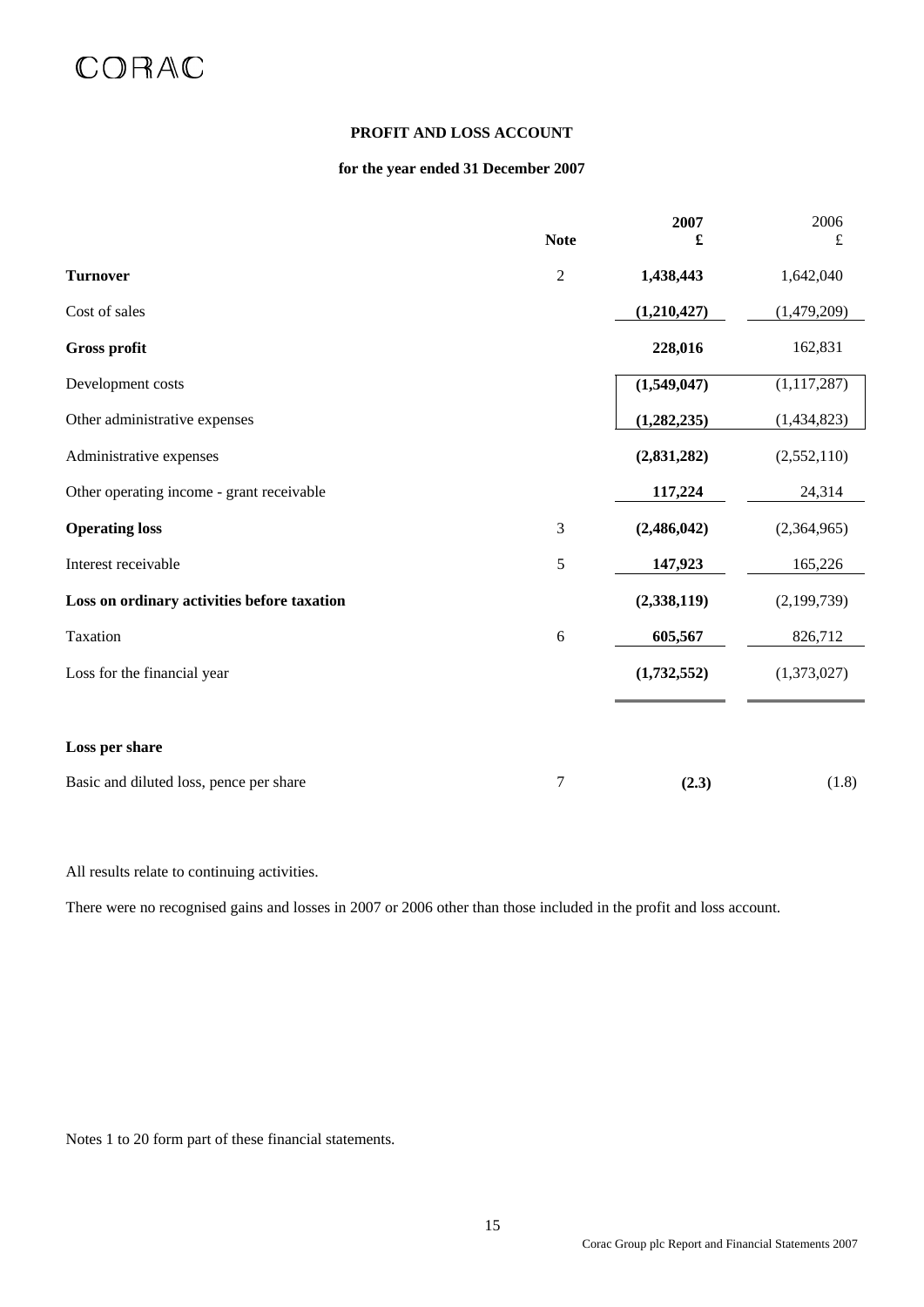# **BALANCE SHEET**

## **at 31 December 2007**

|                                              |             | 2007                   | 2006                 |
|----------------------------------------------|-------------|------------------------|----------------------|
| <b>Fixed assets</b>                          | <b>Note</b> | £                      | £                    |
| Tangible assets                              | 8           | 151,532                | 191,996              |
| <b>Current assets</b>                        |             |                        |                      |
| <b>Debtors</b><br>Cash at bank and in hand   | 9<br>10     | 1,098,913<br>5,249,765 | 770,429<br>3,526,350 |
| <b>Creditors</b>                             |             | 6,348,678              | 4,296,779            |
| Amounts falling due within one year          | 11          | (379, 804)             | (1,312,448)          |
| <b>Net current assets</b>                    |             | 5,968,874              | 2,984,331            |
| <b>Total assets less current liabilities</b> |             | 6,120,406              | 3,176,327            |
| <b>Capital and reserves</b>                  |             |                        |                      |
| Called up share capital                      | 12          | 8,625,406              | 7,442,970            |
| Share premium account                        | 13          | 4,249,513              | 858,351              |
| Capital redemption reserve                   | 13          | 575,000                | 575,000              |
| Own shares held by Employee Benefit Trust    | 13          | (280, 722)             | (298, 105)           |
| Share based payment reserve                  | 13          | 236,189                | 150,539              |
| Profit and loss account                      | 13          | (7, 284, 980)          | (5, 552, 428)        |
| <b>Equity shareholders' funds</b>            | 14          | 6,120,406              | 3,176,327            |

The financial statements were approved by the Board on 18 February 2008 and signed on its behalf by

Professor G Musgrave Executive Chairman

Notes 1 to 20 form part of these financial statements.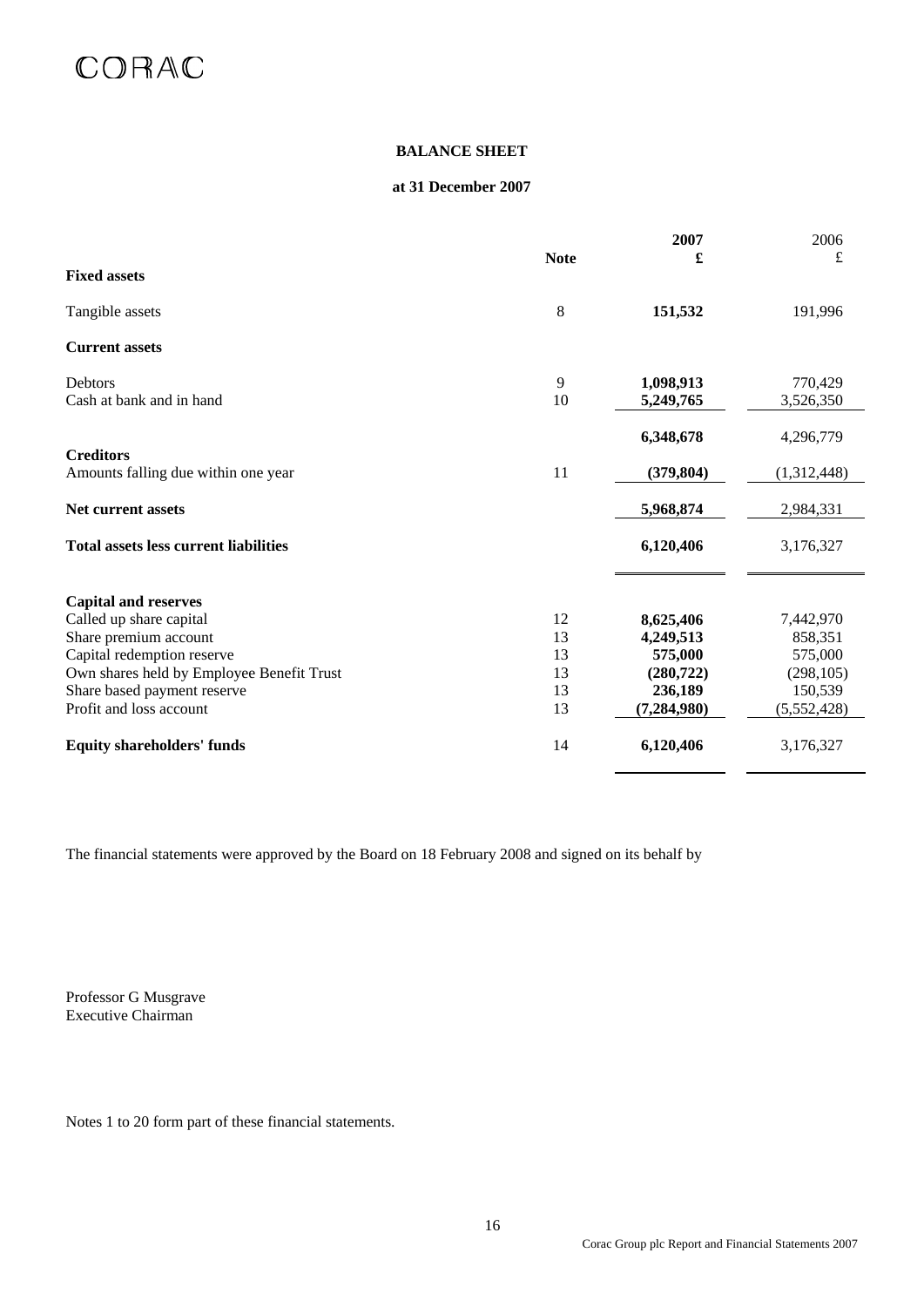# **CASH FLOW STATEMENT**

# **for the year ended 31 December 2007**

|                                                                                                              | <b>Note</b> | £               | 2007<br>£   | £                | 2006<br>£   |
|--------------------------------------------------------------------------------------------------------------|-------------|-----------------|-------------|------------------|-------------|
| Net cash outflow from operating activities                                                                   | 15          |                 | (3,491,265) |                  | (1,831,685) |
| Returns on investment and servicing of<br>finance                                                            |             |                 |             |                  |             |
| Interest received                                                                                            |             | 147,923         |             | 165,226          |             |
| Net cash inflow from returns on<br>investment and servicing of finance                                       |             |                 | 147,923     |                  | 165,226     |
| <b>Taxation</b>                                                                                              |             |                 | 518,567     |                  | 515,415     |
| <b>Capital expenditure</b><br>Purchase of tangible fixed assets<br>Proceeds on sale of tangible fixed assets |             | (43,541)<br>750 |             | (17, 559)<br>315 |             |
| Net cash outflow from capital<br>expenditure                                                                 |             |                 | (42,791)    |                  | (17,244)    |
| Net cash outflow before use of liquid<br>resources and financing                                             |             |                 | (2,867,566) |                  | (1,168,288) |
| <b>Management of liquid resources</b><br>Cash transferred (to)/from long-term<br>deposits                    |             |                 | (1,537,067) |                  | (42, 258)   |
| <b>Financing</b><br>New share capital subscribed (net of<br>expenses)                                        | 12          | 4,573,598       |             | 1,232,474        |             |
| EBT Shares transferred on exercise of<br>option                                                              | 13          | 17,383          |             | 1,499            |             |
| Net cash inflow from financing                                                                               |             |                 | 4,590,981   |                  | 1,233,973   |
| Increase in cash in the year                                                                                 | 16          |                 | 186,348     |                  | 23,427      |

Notes 1 to 20 form part of these financial statements.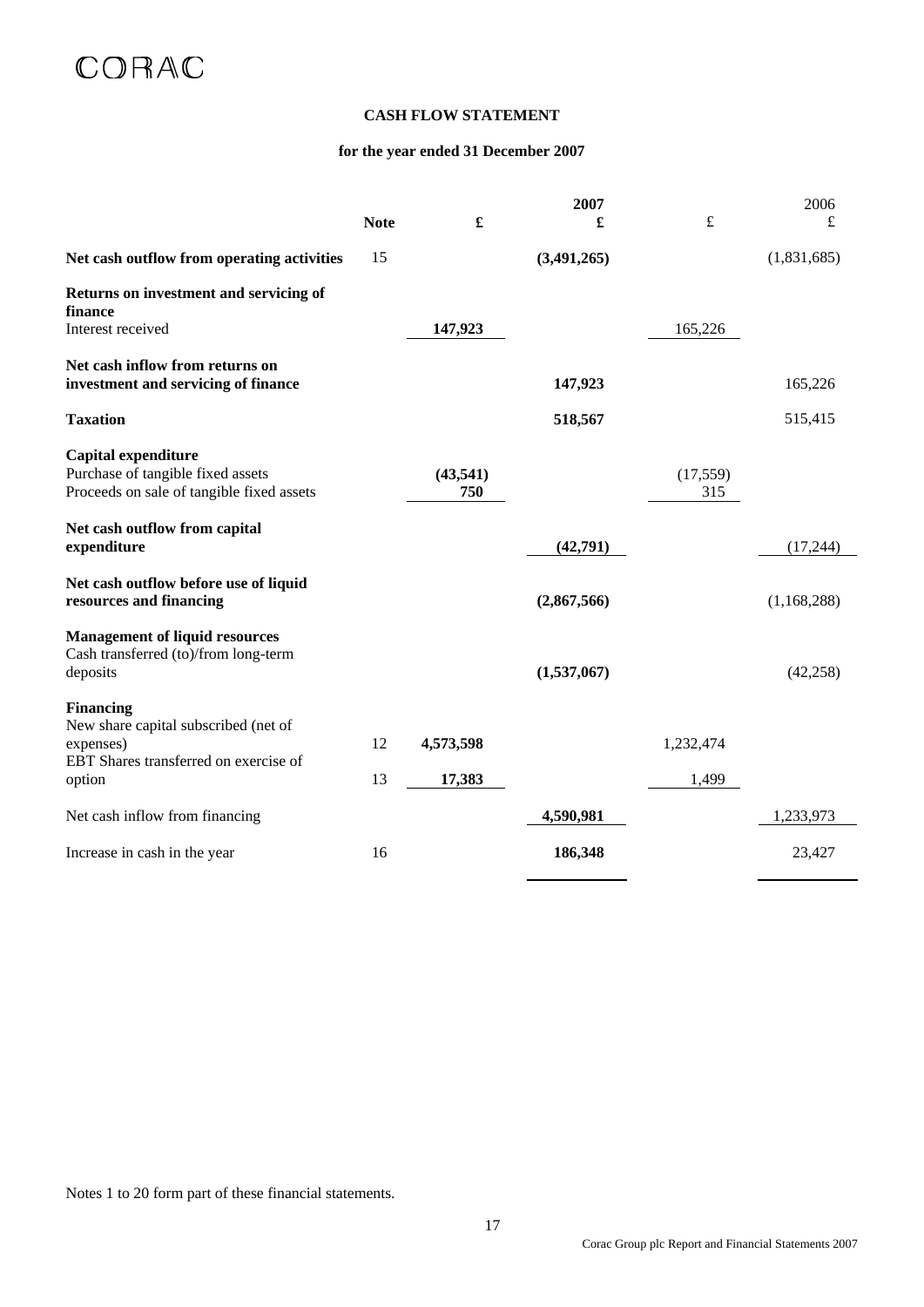#### **NOTES TO THE FINANCIAL STATEMENTS**

#### **31 December 2007**

#### 1 **Accounting policies**

The financial statements have been prepared in accordance with applicable United Kingdom accounting standards (generally accepted accounting principles) and under the historical cost convention.

The principal accounting policies of the Company are set out below and remain unchanged from the previous year.

#### **Basis of preparation**

#### *Consolidation*

The Group's operations are conducted by its parent company, Corac Group plc, and there is no activity within its two wholly-owned subsidiaries. The Directors have determined that it is more appropriate not to produce group accounts since the amounts involved are not material and greater clarity of presentation is provided by the presentation of accounts for the Company as an individual undertaking and not about its group. The Directors have therefore claimed exemption from producing group accounts under Section 229 of the Companies Act 1985.

#### *Going concern*

The Company incurred a loss during the year ended 31 December 2007 and further losses are being incurred in the current financial period as the development of the compressor range and the downhole compressor continues. The accounts have been prepared on a going concern basis which assumes that the Company will continue in operational existence for the foreseeable future.

Following the placing in December 2007, the directors are confident that sufficient funds have been raised for the next development stage and to provide working capital. Therefore they believe it is appropriate for the accounts to be prepared on a going concern basis.

#### **Turnover**

Turnover on contracts is recognised using the percentage-of-completion method. Under this method revenues recorded represent the aggregate of costs incurred during the year and a portion of estimated profit on individual contracts based on the relationship of costs incurred to total estimated costs for each contract. Revisions in estimates are reflected in the accounting period when the revision becomes known. Anticipated losses on contracts are charged to the Profit and Loss account in their entirety when the losses become evident.

Turnover from engineering services is recognised over the period services are provided and turnover from up front licence fees is taken to income on commencement of the licence. Turnover from research and development services for third parties, including cost recharges, is recognised over the period such services are provided. All amounts exclude Value Added Tax.

#### **Stocks**

Stocks and work in progress are stated at the lower of cost and net realisable value after making due allowance for obsolete or slow moving stocks. Cost includes all direct costs and an appropriate proportion of fixed and variable overhead expenses. Net realisable value is based on the estimated selling price less the estimated cost of disposal.

#### **Taxation**

Corporation tax recoverable in respect of research and development cash tax credits is recognised when the decision has been taken to claim such amounts in cash. Until such a decision is made, the potential tax benefit arising from research and development expenditure is included in tax losses carried forward. Corporation tax payable is provided on taxable profits at the current rate. Deferred taxation is recognised on an undiscounted basis on all timing differences where the transactions or events that give the Company an obligation to pay more tax in the future or a right to pay less tax in the future, have occurred by the balance sheet date. Deferred tax assets are recognised when it is more likely than not that they will be recovered.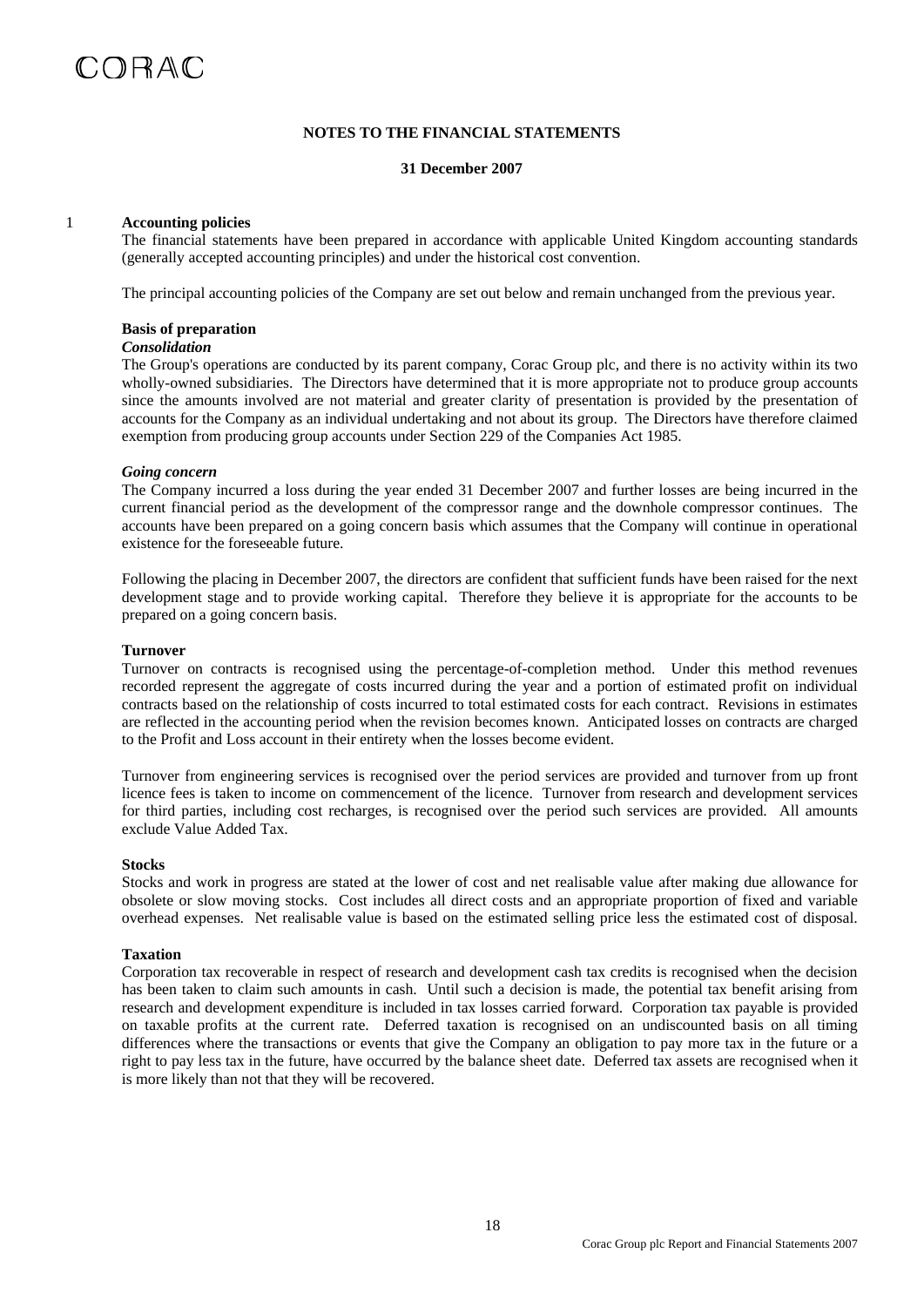# **NOTES TO THE FINANCIAL STATEMENTS (Continued)**

#### **1 Accounting policies (Continued)**

#### **Fixed assets and depreciation**

Fixed assets are stated at cost, net of depreciation. Depreciation is provided on the cost of fixed assets at rates calculated to write off each asset on a straight-line basis over its estimated useful life, as follows:

| Computer equipment            | 33% per annum |
|-------------------------------|---------------|
| Office furniture and fittings | 20% per annum |
| Plant and machinery           | 20% per annum |

Short leasehold improvements are amortised over the life of the lease.

#### **Share-based payments**

In accordance with the requirements of FRS20, the Company's equity-settled share-based payments to its employees and directors are measured at fair value at the date of grant and expensed on a straight-line basis over the vesting period of the award. At each balance sheet date, the Company revises its estimate of the number of options that are expected to become exercisable.

The value of any shares or options granted is charged to the profit and loss account over the period the shares vest, with a corresponding credit to reserves. When share options are exercised, the proceeds received, net of any transaction costs, are credited to share capital (nominal value) and share premium.

The principal assumptions used to calculate the value of options issued are disclosed in note 12.

In accordance with the transitional provisions of FRS20, the Standard has been applied retrospectively to all grants of equity instruments after 7 November 2002 that were unvested as of 1 January 2005.

#### **Research and development**

Research and development expenditure is written off in the year in which it is incurred.

#### **Leases**

Rentals under operating leases are charged on a straight-line basis over the lease term.

#### **Pensions**

The Company operates a money purchase pension scheme and a stakeholder pension scheme. In addition, the Company contributes to the personal pension plan of one of its directors. The pension charge represents the amounts payable by the Company to these funds in the year.

#### **Patent fees**

Patent costs are written off in the year in which they are incurred.

#### **Short term cash deposits**

In accordance with FRS 1 (revised), short term cash deposits are included on the Balance Sheet within cash at bank and in hand. These deposits do not constitute cash for the purposes of the Cash Flow Statement and have been disclosed separately in note 10 to these financial statements. These amounts are classified as liquid resources.

#### **Government grants**

Government grants of a revenue nature are credited to the profit and loss account in the same period as the related expenditure.

#### **Interest receivable**

Interest receivable represents interest earned on short term cash deposits.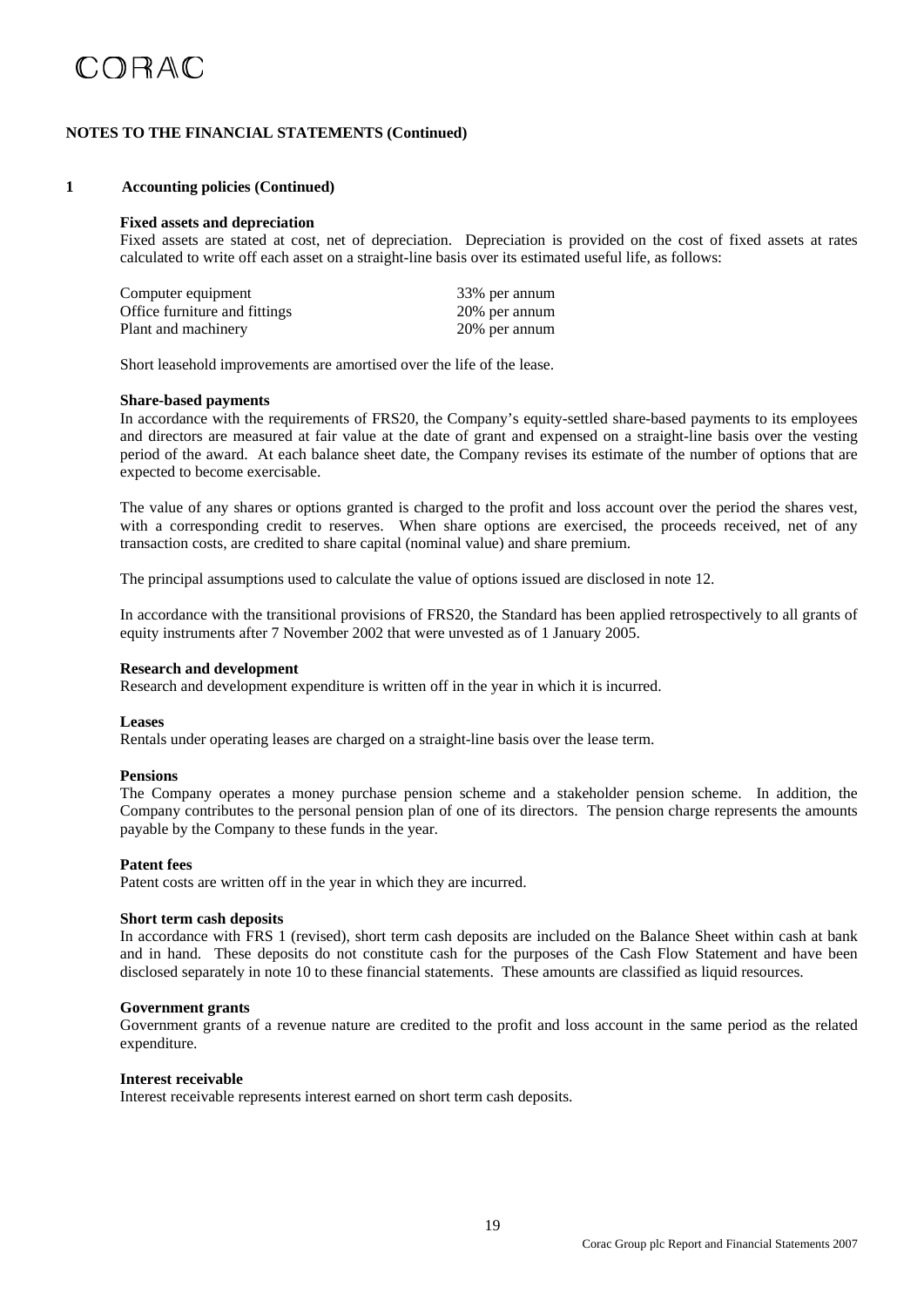# **NOTES TO THE FINANCIAL STATEMENTS (Continued)**

#### **1 Accounting policies (Continued)**

#### **Own shares held by Employee Benefit Trust**

As required by UITF Abstract 38 "Accounting for ESOP trusts" the consideration paid for shares held by the Company's Employee Benefit Trust is deducted in arriving at shareholders' funds.

#### **Financial instruments**

Financial assets and financial liabilities are recognised on the balance sheet when the Company becomes a party to the contractual provisions of the instrument.

Trade debtors do not carry any interest and are stated at their nominal value as reduced by appropriate allowances for estimated irrecoverable amounts.

Trade creditors are not interest bearing and are stated at their nominal value.

#### 2 **Turnover**

Turnover is attributable to development projects and licence fees.

| 3 | <b>Operating loss</b>                                  | 2007<br>£ | 2006<br>£ |
|---|--------------------------------------------------------|-----------|-----------|
|   | Operating loss is stated after charging:               |           |           |
|   | Auditor's remuneration                                 |           |           |
|   | - audit services                                       | 18,076    | 12,540    |
|   | - other services supplied pursuant to such legislation | 600       | 790       |
|   | - taxation                                             | 8,315     | 9,740     |
|   | - all other services                                   | 2,998     | 2,826     |
|   | Depreciation of tangible fixed assets                  | 84,005    | 98.222    |
|   | (Profit)/loss on disposal of fixed assets              | (750)     | 144       |
|   | Staff costs                                            |           |           |
|   | - salaries and wages                                   | 1,279,706 | 1,275,044 |
|   | - social security costs                                | 140,704   | 135,014   |
|   | Operating leases                                       |           |           |
|   | - rent                                                 | 150,406   | 149,183   |

The average number of employees, including directors, employed by the Company during the period was 28 (2006: 26). These are split between the following departments: administration: 7 (2006: 7) and engineering: 21 (2006: 19).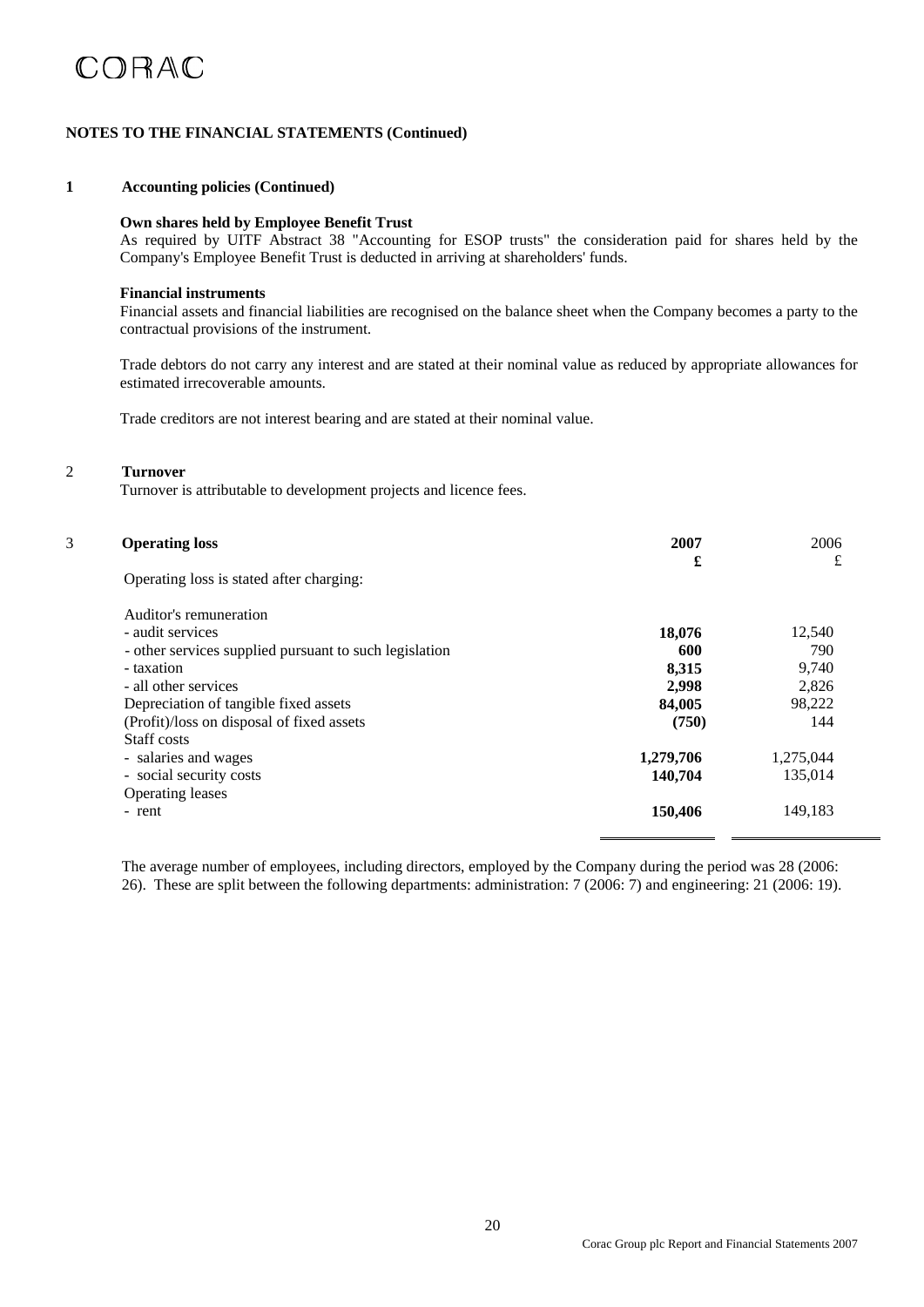# **NOTES TO THE FINANCIAL STATEMENTS (Continued)**

### **3 Operating loss (Continued)**

#### **Pension costs**

The Company operates a money purchase pension scheme and a group stakeholder pension scheme. The assets of these schemes are held separately from those of the Company in administered funds. The pension cost charge represents contributions payable by the Company to these funds and amounted to £80,238 (2006: £66,145). In addition, payments of £4,410 (2006: £6,189) were made to the personal pension plan of one of the directors.

Three directors (2006: four) accrued benefits under the group schemes during the year and one via contribution to his personal pension plan.

There were outstanding contributions of £2,374 (2006: £ Nil) payable to these funds at the year end.

The nature of the Company's schemes is such that there is no possibility of a surplus or deficiency in funding arising from past service.

| <b>Directors' remuneration</b><br>4         | 2007<br>£ | 2006<br>£ |
|---------------------------------------------|-----------|-----------|
| Directors' remuneration was as follows:     |           |           |
| <b>Emoluments</b>                           | 468,858   | 500,950   |
| Termination payments                        |           | 100,100   |
| Gains made on the exercise of share options | 113,800   | 54,839    |
| Pension contributions                       | 22,572    | 23,525    |
|                                             | 605,230   | 679.414   |

During the year two directors (2006: one), including the highest paid director, exercised share options.

|   | Remuneration of highest paid director included above is as follows:               | 2007<br>£                  | 2006<br>£        |
|---|-----------------------------------------------------------------------------------|----------------------------|------------------|
|   | Emoluments<br>Pension contributions<br>Gain made on the exercise of share options | 130,596<br>9,142<br>13,900 | 123,199<br>8,624 |
|   |                                                                                   | 153,638                    | 131,823          |
| 5 | <b>Interest receivable</b>                                                        | 2007<br>£                  | 2006<br>£        |
|   | Bank interest receivable                                                          | 147,923                    | 165,226          |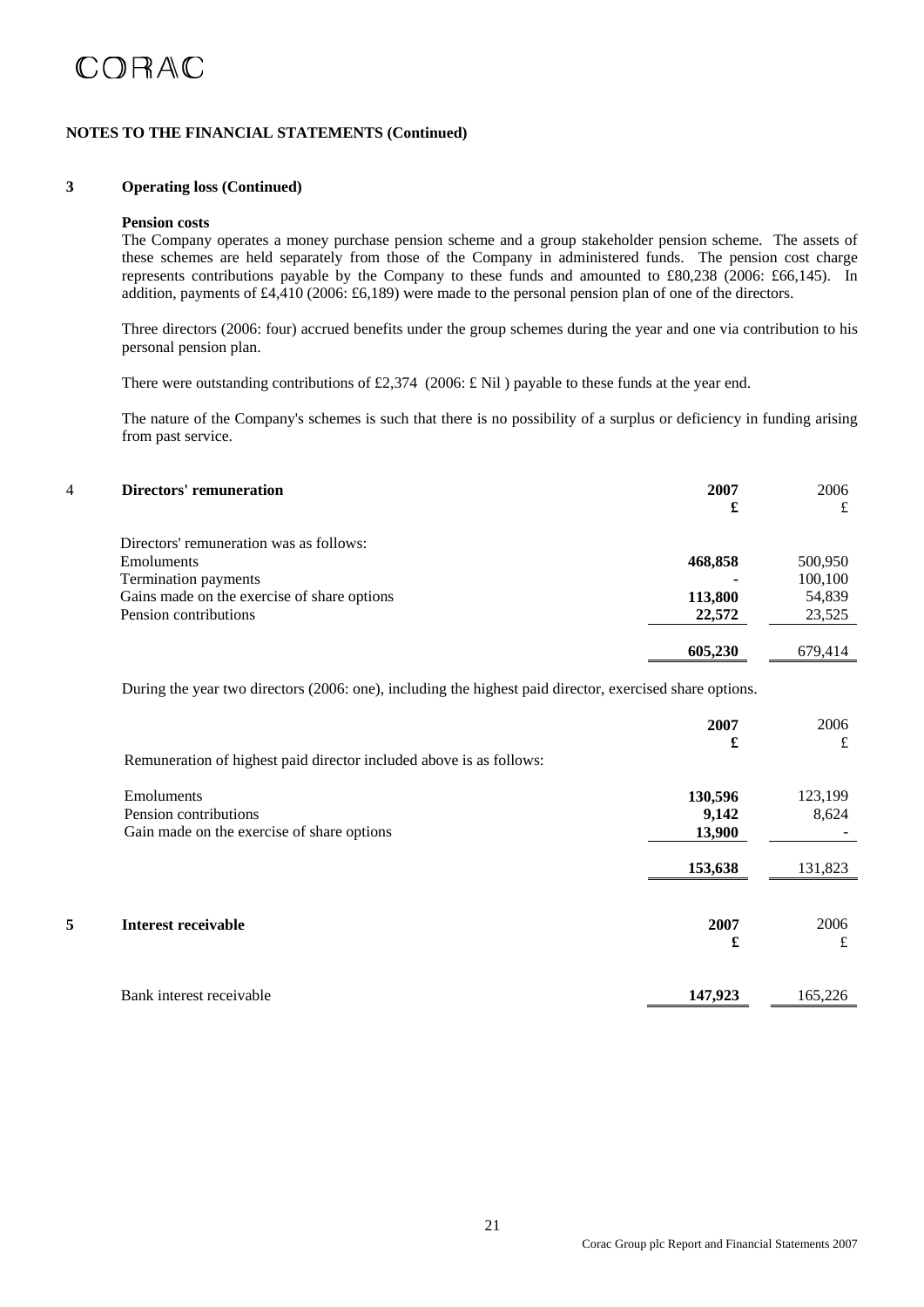# **NOTES TO THE FINANCIAL STATEMENTS (Continued)**

#### **6 Taxation**

#### **Current taxation**

|                                                                                                                                                              | 2007              | 2006                    |
|--------------------------------------------------------------------------------------------------------------------------------------------------------------|-------------------|-------------------------|
| Corporation tax - research and development credit - current year<br>- prior year                                                                             | 510,000<br>95,567 | £<br>423,000<br>403,712 |
|                                                                                                                                                              | 605,567           | 826,712                 |
|                                                                                                                                                              | 2007<br>£         | 2006<br>£               |
| The tax credit for the period is lower than the standard rate of corporation tax in the<br>UK of 30% (2006 - 30%). The differences are explained as follows: |                   |                         |
| Loss on ordinary activities before taxation                                                                                                                  | (2,338,119)       | (2,199,739)             |
| Loss on ordinary activities multiplied by standard rate of corporation tax in the UK<br>of 30% (2006 - 30%)                                                  | 701,436           | 659,922                 |
| Effect of:                                                                                                                                                   |                   |                         |
| Expenses not deductible for tax purposes                                                                                                                     | (1,181)           | (1,179)                 |
| Depreciation in excess of capital allowances                                                                                                                 | (16, 196)         | (23,513)                |
| Share - based payments                                                                                                                                       | 66,096            | 2,310                   |
| Research and development enhanced relief                                                                                                                     | 345,302           | 311,512                 |
| Research and development difference in tax rate                                                                                                              | (446,250)         | (370, 125)              |
| Trading losses carried forward                                                                                                                               | (139,207)         | (155, 927)              |
| Adjustment in respect of prior periods                                                                                                                       | 95,567            | 403,712                 |
| Current tax credit for the period                                                                                                                            | 605,567           | 826,712                 |
| <b>Deferred taxation</b>                                                                                                                                     |                   |                         |
|                                                                                                                                                              | 2007<br>£         | 2006<br>£               |
|                                                                                                                                                              |                   |                         |
| Accelerated capital allowances and other timing differences                                                                                                  | 414,321           | 247,988                 |
| Losses                                                                                                                                                       | (414, 321)        | (247,988)               |

Subject to agreement by HMRC, Corac Group plc has approximately £5,600,000 (2006 - £5,700,000) of unrelieved tax losses. A deferred tax asset has not been recognised due to lack of certainty surrounding future utilisation of these losses.

# **7 Loss per share**

The calculation of basic loss per share for the year ended 31 December 2007 is based upon a loss after tax of £1,732,552 (2006: loss £1,373,027), and a weighted average number of shares of 75,730,433 (2006: 74,211,163). Diluted loss per share is not materially different to the basic loss per share, and the conversion to ordinary shares of share options would be anti-dilutive.

**-** 

**-**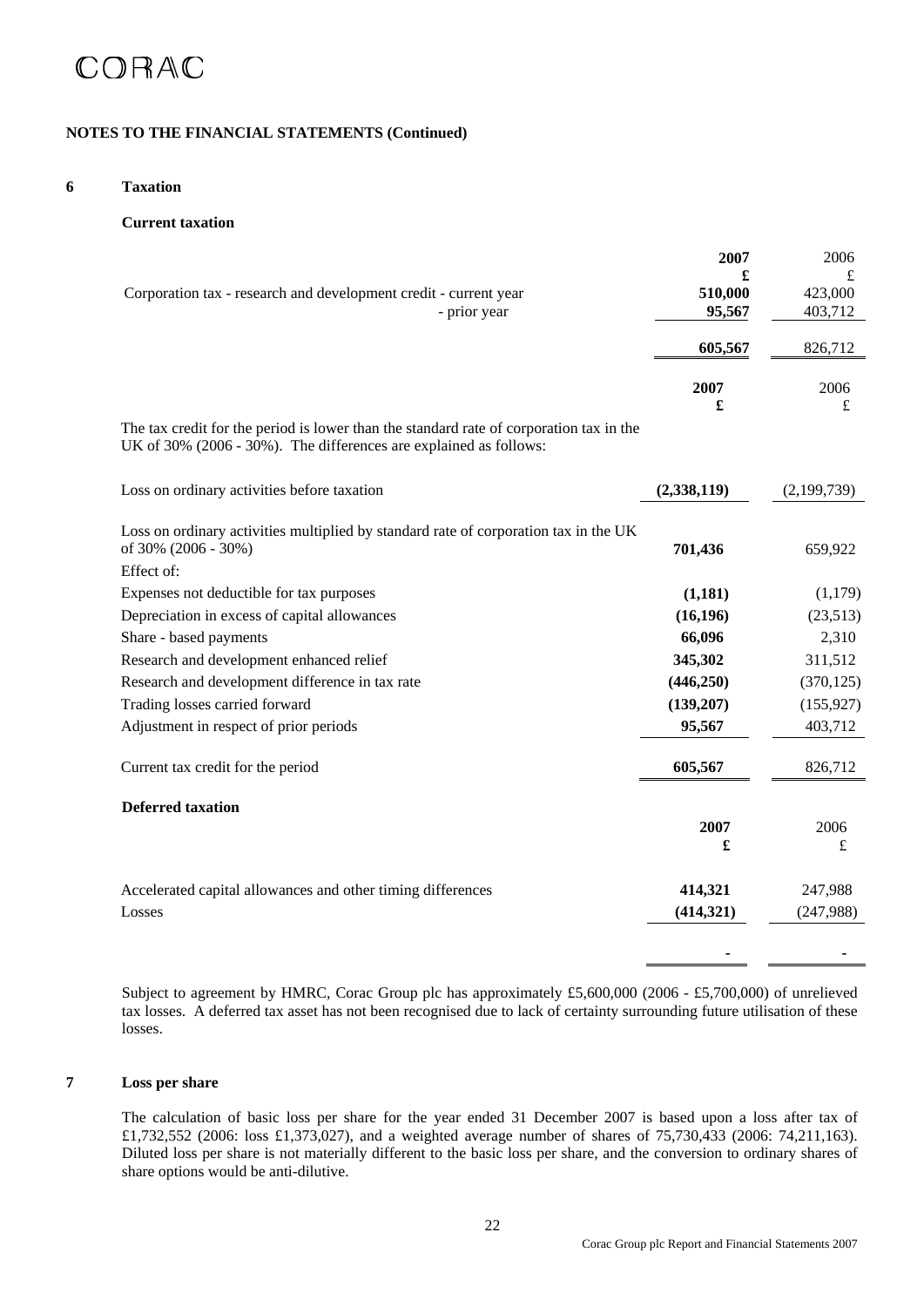# **NOTES TO THE FINANCIAL STATEMENTS (Continued)**

# **8 Tangible fixed assets**

|                       | <b>Short leasehold</b> | Computer<br>equipment | <b>Office</b><br>furniture<br>and fittings | <b>Plant</b> and<br>machinery | <b>Total</b> |
|-----------------------|------------------------|-----------------------|--------------------------------------------|-------------------------------|--------------|
|                       | $\pmb{\mathfrak{L}}$   | £                     | £                                          | £                             | £            |
| Cost                  |                        |                       |                                            |                               |              |
| At 1 January 2007     | 189,827                | 274,673               | 24,850                                     | 309,289                       | 798,639      |
| Additions             |                        | 8,586                 |                                            | 34,955                        | 43,541       |
| Disposals             |                        |                       |                                            | (4,900)                       | (4,900)      |
| At 31 December 2007   | 189,827                | 283,259               | 24,850                                     | 339,344                       | 837,280      |
| <b>Depreciation</b>   |                        |                       |                                            |                               |              |
| At 1 January 2007     | 103,235                | 249,659               | 21,774                                     | 231,975                       | 606,643      |
| Charge for year       | 25,175                 | 15,542                | 1,611                                      | 41,677                        | 84,005       |
| Released on disposals |                        |                       |                                            | (4,900)                       | (4,900)      |
| At 31 December 2007   | 128,410                | 265,201               | 23,385                                     | 268,752                       | 685,748      |
| Net book value        |                        |                       |                                            |                               |              |
| At 31 December 2007   | 61,417                 | 18,058                | 1,465                                      | 70,592                        | 151,532      |
|                       | 86,592                 | 25,014                | 3,076                                      | 77,314                        | 191,996      |

|                                 | 2007      | 2006    |
|---------------------------------|-----------|---------|
|                                 | £         | £       |
| Trade debtors                   | 129,081   | 38,149  |
| Other debtors                   | 356,958   | 250,152 |
| Other taxes and social security | 102,874   | 59,128  |
| Taxation recoverable            | 510,000   | 423,000 |
|                                 | 1,098,913 | 770.429 |

Included within other debtors are recoverable property improvement costs of £50,000 (2006: £75,000) which are due after more than one year.

### **10 Cash at bank and in hand**

Included in cash at bank and in hand are short term deposits amounting to £4,990,656 (2006: £3,453,589).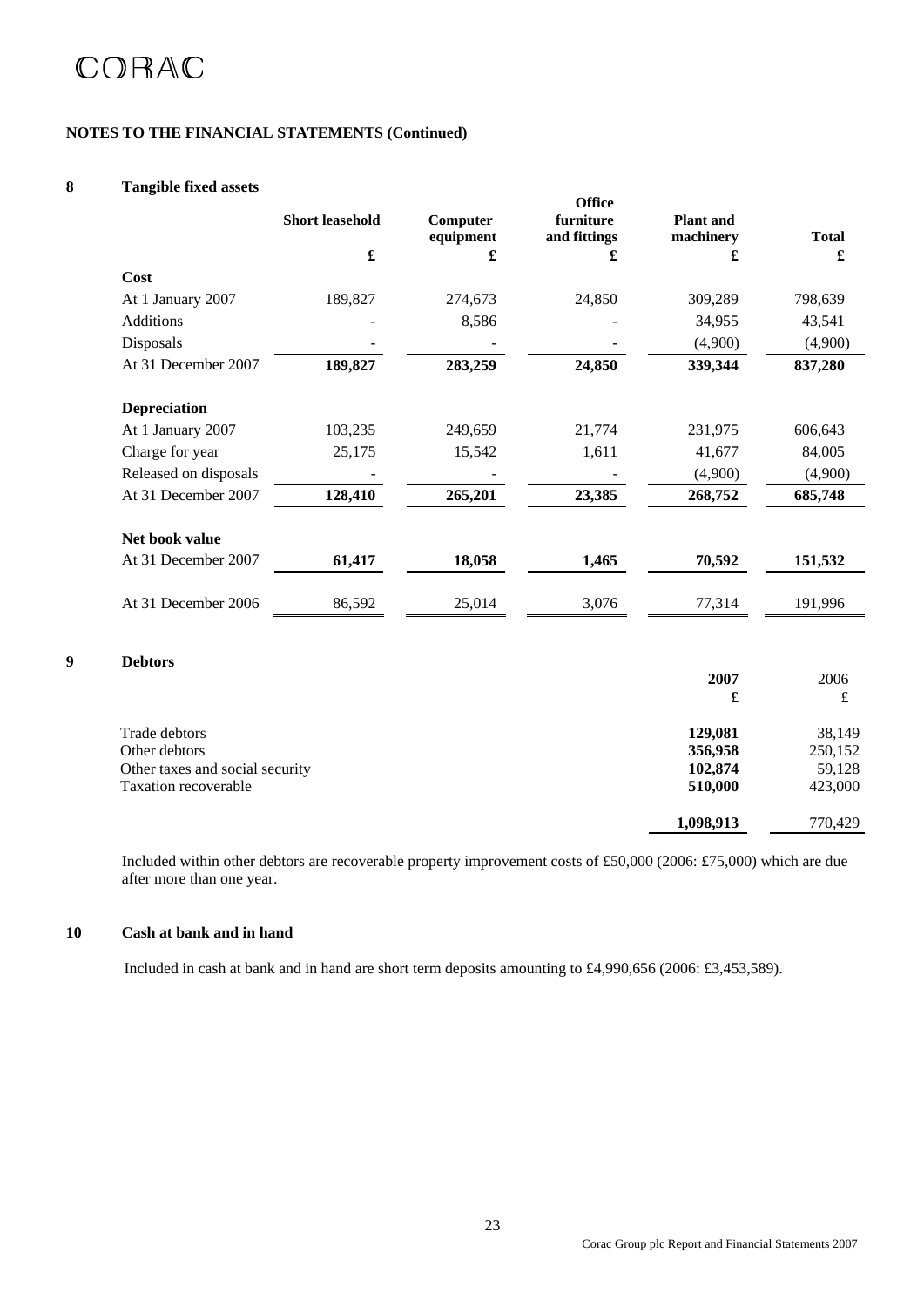# **NOTES TO THE FINANCIAL STATEMENTS (Continued)**

### **11 Creditors**

|                                         | 2007    | 2006      |
|-----------------------------------------|---------|-----------|
|                                         | £       |           |
| Amounts falling due within one year.    |         |           |
| Trade creditors                         | 120,088 | 87,792    |
| Other taxes and social security         | 46,124  | 39,778    |
| Deferred revenue                        |         | 667,629   |
| Other creditors                         | 9.395   | 593       |
| Amounts owed to subsidiary undertakings | 5,301   | 5,301     |
| Accruals                                | 198,896 | 511,355   |
|                                         | 379,804 | 1,312,448 |

### **12 Share capital**

|                                                           | 2007<br>£     | 2006<br>£     |
|-----------------------------------------------------------|---------------|---------------|
| <b>Authorised</b>                                         |               |               |
| $200,000,000$ ordinary shares of 10p each                 | 20,000,000    | 20,000,000    |
| Allotted, called up and fully paid                        |               |               |
| 86,254,059 (2006: 74,429,700) ordinary shares of 10p each | 8,625,406     | 7,442,970     |
|                                                           |               |               |
|                                                           | <b>Number</b> | <b>Number</b> |
| At 1 January 2007                                         | 74,429,700    | 70,578,220    |
| Issued in respect of placing                              | 11,222,160    | 3,528,900     |
| Issued in respect of share option exercise                | 602,199       | 322,580       |

During the year the Company issued 11,222,160 ordinary shares of 10p each for cash at 42p per share by means of a placing, generating cash of £4,447,642, net of expenses of £265,665.

Also during the year the Company issued 602,199 ordinary shares of 10p for cash at an average price of 20.9p each on the exercise of share options, generating cash of £125,956.

#### **Options**

 The Company has two unapproved share option schemes and an Enterprise Management Incentive (EMI) scheme. Share options have been granted by both the Company and the Corac EBT (note 13) under the rules of these schemes. The share options granted by the EBT have no dilutive effect on the Company's share capital.

|                                      | <b>Unapproved schemes</b> |                          | <b>EMI</b> scheme |                          | <b>Total</b> |            |              |
|--------------------------------------|---------------------------|--------------------------|-------------------|--------------------------|--------------|------------|--------------|
|                                      | <b>EBT</b><br>Company     |                          | Company           | <b>EBT</b>               | Company      | <b>EBT</b> | <b>Total</b> |
| Number of options at<br>January 2007 | 1,667,658                 | 582.987                  | 1.126.010         | 1,026,013                | 2.793.668    | 1.609.000  | 4,402,668    |
| Exercised during the<br>year         | (384, 800)                | $\overline{\phantom{a}}$ | (217,399)         | (84,998)                 | (602, 199)   | (84,998)   | (687, 197)   |
| Lapsed during the year               | (242, 858)                | ۰                        | (487,007)         | (6,667)                  | (729, 865)   | (6,667)    | (736, 532)   |
| Issued during the year               | 1,524,303                 | $\overline{\phantom{a}}$ | 1.720.697         | $\overline{\phantom{a}}$ | 3,245,000    |            | 3,245,000    |
| At 31 December 2007                  | 2,564,303                 | 582,987                  | 2,142,301         | 934,348                  | 4,706,604    | 1,517,335  | 6,223,939    |

24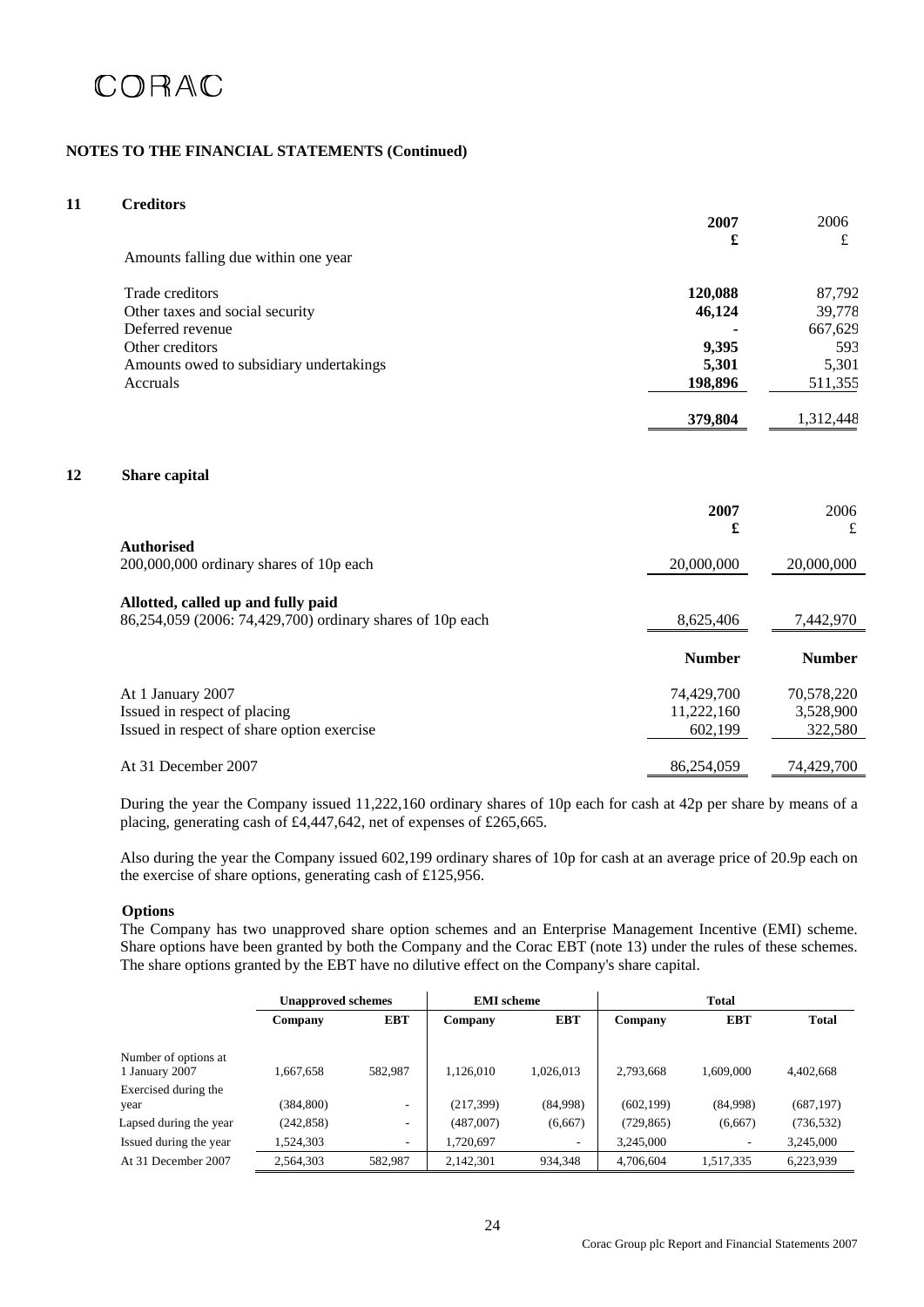## **NOTES TO THE FINANCIAL STATEMENTS (Continued)**

#### **12 Share capital (Continued)**

Exercise of an option is generally subject to continued employment and to satisfaction of the applicable performance conditions. The fair value per option granted and the assumptions used in the calculation of fair value for awards made after 7 November 2002 are set out in the table below.

At 31 December 2007 options over unissued ordinary 10p shares were as follows:

| Date  | <b>Number</b> | <b>Option price</b> | Option        | <b>Closing share</b> | <b>Exercise</b> | <b>Expected</b> | <b>Risk-free</b> | <b>Fair value</b> |
|-------|---------------|---------------------|---------------|----------------------|-----------------|-----------------|------------------|-------------------|
| of    |               | per share           | periods       | price at             | price           | volatility      | interest rate    | per share         |
| grant |               |                     | ending        | grant                |                 |                 |                  |                   |
|       |               | Pence               |               | Pence                | Pence           | $\frac{0}{0}$   | $\frac{0}{0}$    | Pence             |
| 2000  | 1,040,000     | 38.46               | 2007          |                      |                 |                 |                  |                   |
| 2001  | 422,936       | 38.46               | $2006 - 2009$ |                      |                 |                 |                  |                   |
| 2001  | 18,667        | 85.50               | $2007 - 2009$ |                      |                 |                 |                  |                   |
| 2001  | 3,334         | 86.50               | $2007 - 2009$ |                      |                 |                 |                  |                   |
| 2002  | 16,667        | 43.50               | $2008 - 2010$ |                      |                 |                 |                  |                   |
| 2002  | *49,000       | 22.00               | $2008 - 2010$ | 22.00                | 22.00           | 50.1860         | 4.3860           | 10.72             |
| 2002  | $*100,000$    | 22.00               | $2008 - 2010$ | 22.00                | 22.00           | 50.1860         | 4.3818           | 10.71             |
| 2003  | $*235,000$    | 34.00               | $2009 - 2011$ | 34.00                | 34.00           | 42.8183         | 4.7805           | 15.05             |
| 2004  | $*135,000$    | 33.00               | $2010 - 2012$ | 33.00                | 33.00           | 37.6867         | 4.5024           | 13.28             |
| 2005  | $*71.668$     | 31.25               | $2011 - 2013$ | 32.25                | 31.25           | 38.5446         | 4.1971           | 13.36             |
| 2006  | *300,000      | 46.08               | $2012 - 2014$ | 46.00                | 46.08           | 37.0739         | 4.5048           | 14.08             |
| 2006  | $*626,667$    | 37.50               | $2012 - 2014$ | 36.50                | 37.60           | 38.2617         | 4.3001           | 11.41             |
| 2007  | 720,000       | 36.0                | $2013 - 2015$ | 36.0                 | 36.0            | 35.4413         | 5.3514           | 7.20              |
| 2007  | 1,095,000     | 39.0                | $2013 - 2015$ | 38.5                 | 39.0            | 35.0368         | 5.3015           | 9.45              |
| 2007  | 90,000        | 48.5                | $2013 - 2015$ | 49.5                 | 48.5            | 35.5270         | 5.5116           | 14.75             |
| 2007  | 550,000       | 51.5                | 2014          | 51.5                 | 51.5            | 29.3191         | 4.5765           | 10.10             |
| 2007  | 750,000       | 53.67               | $2013 - 2015$ | 52.0                 | 53.67           | 29.3191         | 4.5765           | 7.99              |
|       | 6,223,939     |                     |               |                      |                 |                 |                  |                   |

\* These options were issued by the EBT.

The market price of the Company's shares at 31 December 2007 was 55.0p and the range during the year was between 34.0p and 60.0p.

The vesting period of an option is assumed to be commensurate with the exercise period of the option and the expected life of an employee share option is five years.

Expected volatility is a measure of the amount by which a share price is expected to fluctuate during a period. The volatility of the Company's share price was calculated as the average of annualised standard deviations of daily continuously compounded returns on the Company's stock, calculated over 1,2 and 3 years back from the date of grant where possible.

The risk-free rate is the yield to maturity on the date of grant of a UK Gilt Strip, with term to maturity equal to the life of the option.

The dividend yield of 0% in all cases reflects the absence of dividends and of a clear dividend policy statement at the relevant dates of grant.

Options granted before 2006 were valued using the Black-Scholes model. Options granted in 2006 [and 2007] were valued using the Monte Carlo model.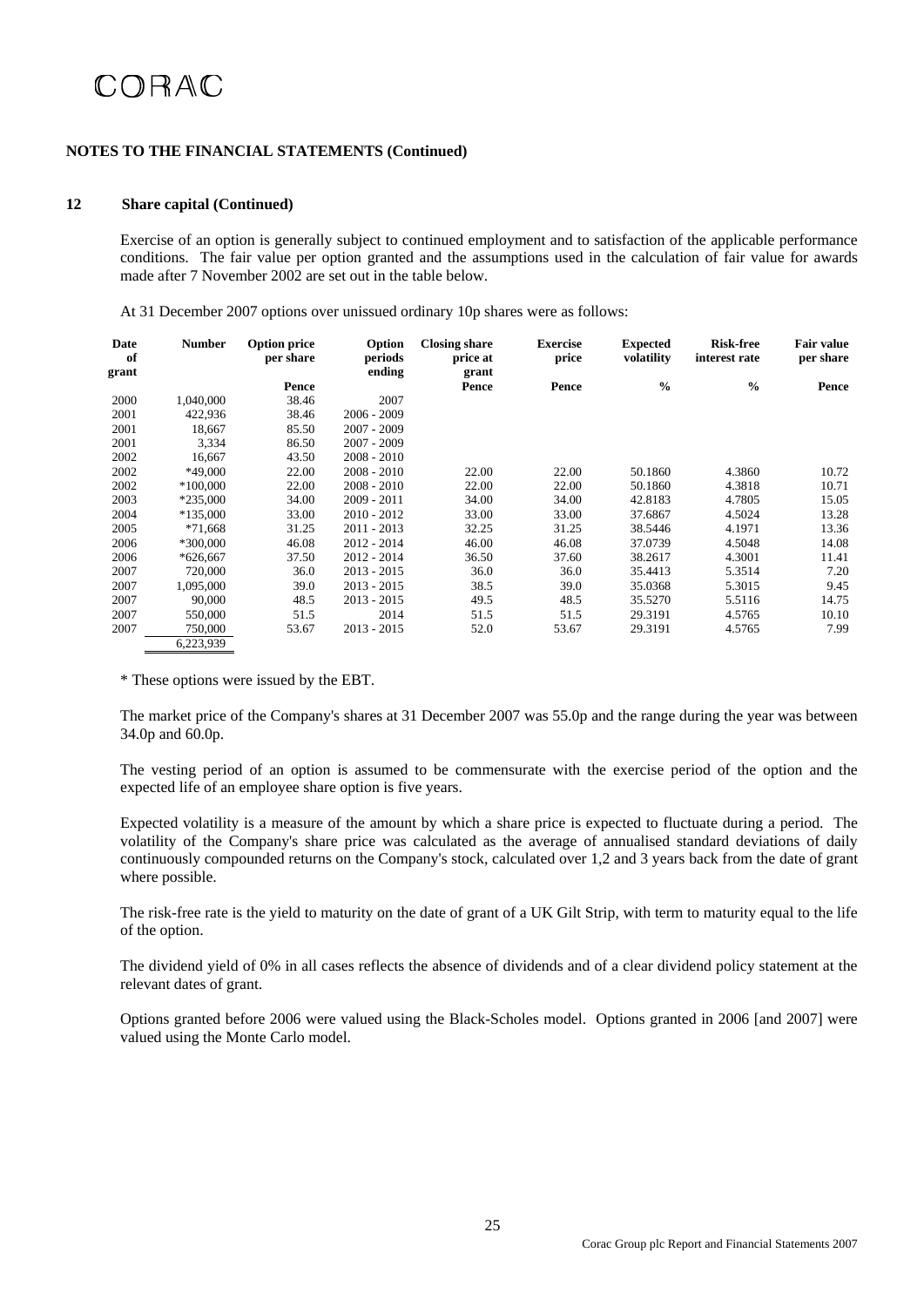# **NOTES TO THE FINANCIAL STATEMENTS (Continued)**

#### **13 Reserves**

|                                         | Capital<br>redemption<br>reserve | Own shares held<br>by Employee<br><b>Benefit Trust</b> | <b>Share</b><br>premium<br>account | <b>Share based</b><br>payment<br>reserve | <b>Profit and</b><br>loss account | <b>Total</b> |
|-----------------------------------------|----------------------------------|--------------------------------------------------------|------------------------------------|------------------------------------------|-----------------------------------|--------------|
|                                         | £                                | £                                                      | £                                  | £                                        | £                                 | £            |
| At 1 January<br>2007                    | 575,000                          | (298, 105)                                             | 858,351                            | 150,539                                  | (5,552,428)                       | (4,266,643)  |
| Loss for the<br>year<br><b>Shares</b>   |                                  |                                                        |                                    |                                          | (1,732,552)                       | (1,732,552)  |
| transferred on<br>exercise of<br>option |                                  | 17,383                                                 |                                    |                                          |                                   | 17,383       |
| Issue of shares<br>FRS 20 share         |                                  |                                                        | 3,391,162                          |                                          |                                   | 3,391,162    |
| option charge                           |                                  |                                                        |                                    | 85,650                                   |                                   | 85,650       |
| At 31<br>December<br>2007               | 575,000                          | (280, 722)                                             | 4,249,513                          | 236,189                                  | (7,284,980)                       | (2,505,000)  |

#### **Own shares held by Employee Benefit Trust**

On 8 November 2002 the Company established the Corac EBT, an employee benefit trust (EBT), as an employees' share scheme for the benefit of and as an incentive for the employees of the Company. The Corac EBT is managed by an independent trustee.

 At 31 December 2007 the Company had loaned £300,000 (2006: £300,000) to the Corac EBT. With this loan the Trustee purchased shares in the Company and, at 31 December 2007, the Corac EBT held 1,372,669 (2006: 1,457,667) ordinary shares in Corac Group plc with a book cost of £280,722 (2006: £298,105) which had a market value of £754,968 (2006: £532,048).

Options have been granted over 1,517,335 (2006: 1,609,000) shares to certain employees, 149,000 exercisable at 22p per share until 18 December 2010, 235,000 at 34p per share until 11 December 2011, 135,000 at 33p per share until 16 December 2012, 71,668 at 31.25p per share until 29 December 2013, 300,000 at 46.08p per share until 6 April 2014 and 626,667 at 37.50p per share until 27 July 2014. These options are subject to performance conditions.

The company intends to fund any shortfall should the EBT need to purchase more shares to fulfil its obligations to option holders.

Dividends on the shares owned by the EBT, the purchase of which was funded by an interest free loan to the EBT from Corac Group plc, are waived on the condition that the Trustee shall not be liable for any losses to the EBT as a result of the waiver.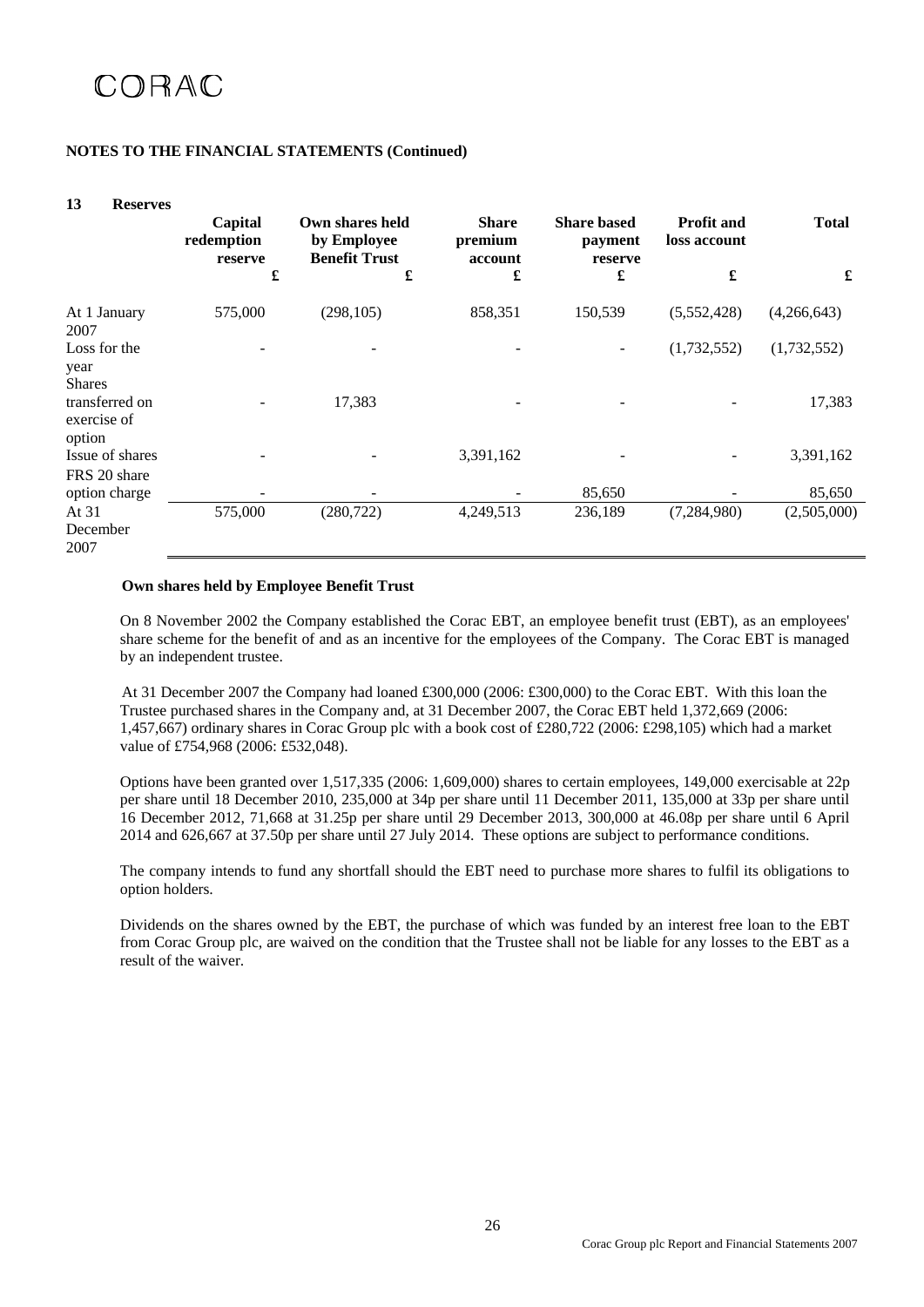# **NOTES TO THE FINANCIAL STATEMENTS (Continued)**

# **14 Reconciliation of movement in shareholders' funds**

| 2007<br>£   | 2006<br>£   |
|-------------|-------------|
| 3,176,327   | 3,267,620   |
| (1,732,552) | (1,373,027) |
| 4,573,598   | 1.232.474   |
| 85,650      | 47.761      |
| 17,383      | 1.499       |
| 2,944,079   | (91,293)    |
| 6,120,406   | 3,176,327   |
|             |             |

# **15 Reconciliation of operating loss to net cash outflow from operating activities**

|                                            | 2007<br>£   | 2006        |
|--------------------------------------------|-------------|-------------|
| <b>Operating loss</b>                      | (2,486,042) | (2,364,965) |
| (Profit)/loss on disposal of assets        | (750)       | 144         |
| Depreciation                               | 84,005      | 98,222      |
| Decrease in stock and work in progress     |             | 45.571      |
| (Increase)/decrease in debtors             | (241, 484)  | 96,596      |
| (Decrease)/increase in creditors           | (932, 644)  | 244,986     |
| Increase in share-based payments provision | 85,650      | 47,761      |
| Net cash outflow from operating activities | (3,491,265) | (1,831,685) |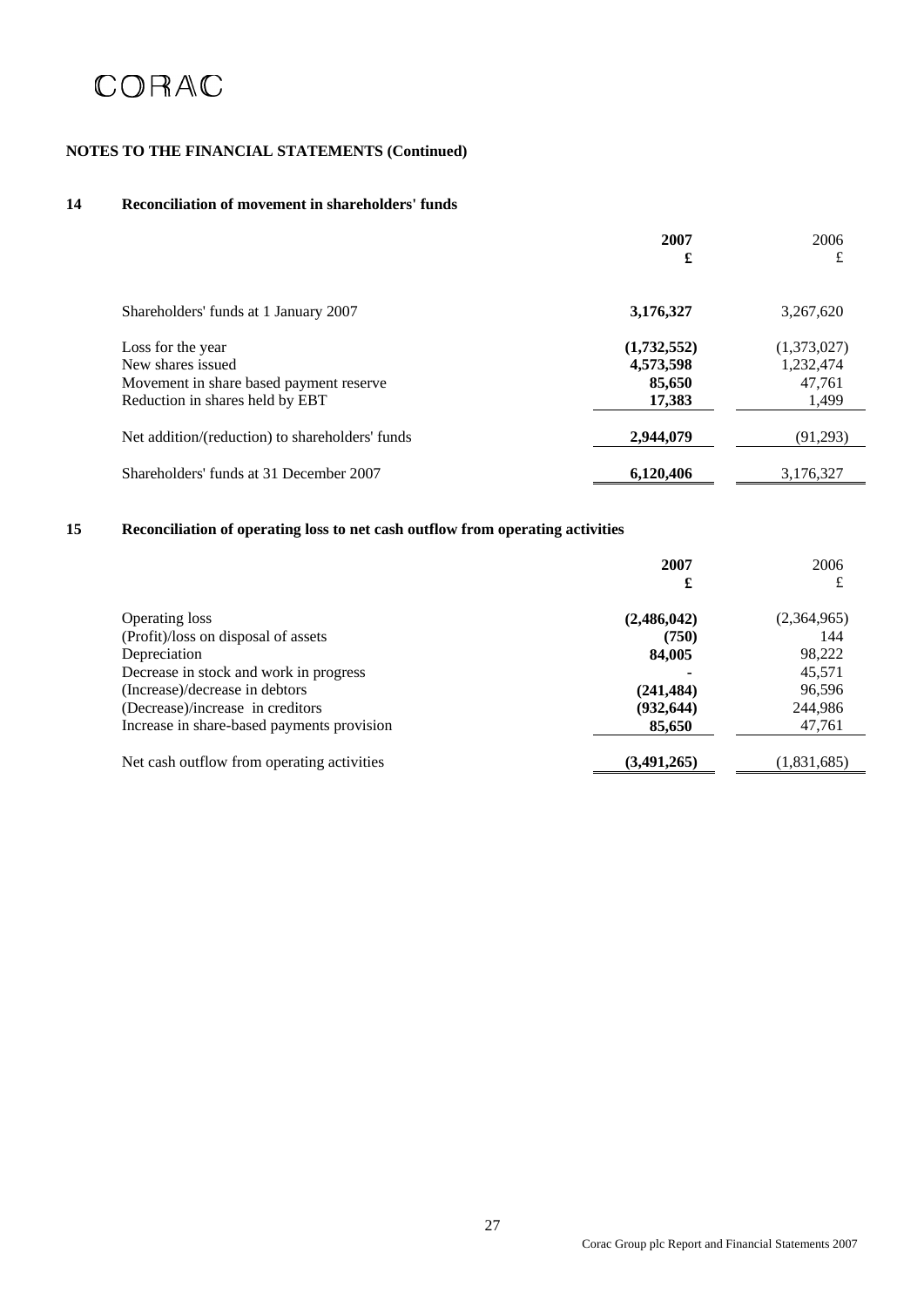# **NOTES TO THE FINANCIAL STATEMENTS (Continued)**

#### **16 Reconciliation of net cash flow to movement in net funds**

|                                             | 2007      | 2006      |
|---------------------------------------------|-----------|-----------|
|                                             | £         | £         |
| Increase in cash                            | 186,348   | 23,427    |
| Cash effect of increase in liquid resources | 1,537,067 | 42,258    |
| Movement in net funds in the year           | 1,723,415 | 65,685    |
| Net funds at 1 January 2007                 | 3,526,350 | 3,460,665 |
| Net funds at 31 December 2007               | 5,249,765 | 3,526,350 |

#### **17 Analysis of changes in net funds**

| As at<br>1 January<br>2007 | <b>Cash flow</b> | As at<br>31 December<br>2007 |
|----------------------------|------------------|------------------------------|
|                            |                  | £                            |
| 112                        | 123              | 235                          |
| 72,649                     | 186,225          | 258,874                      |
| 72,761                     | 186,348          | 259,109                      |
| 3,453,589                  | 1,537,067        | 4,990,656                    |
| 3,526,350                  | 1,723,415        | 5,249,765                    |
|                            | £                | £                            |

#### **18 Related party transactions**

The following transactions took place between the directors and Corac Group plc during the year and are included, net of expenses, in directors emoluments:

- Fees of £23,794 (2006: £23,752) were invoiced by Greenwood Control Systems, a partnership of which Professor G Musgrave is a partner, in respect of director's services provided by Professor G Musgrave and certain expenses of which £4 was outstanding at the year end (2006: £199)
- Fees of £25,875 (2006: £25,121) were invoiced by Scheidegg Ltd and Ludgate Investments Ltd., companies of which Mr J H Gunn is a director, in respect of services provided by Mr J H Gunn and certain expenses of which £Nil was outstanding at the year end (2006: £Nil)
- Fees of £70,689 (2006: £74,241) were invoiced by GCI Consulting GmbH a company of which Mr G W Cromm is a director, in respect of services provided by Mr G W Cromm and certain expenses of which £6,809 was outstanding at the year end (2006: £Nil).

In addition, the following transactions took place between the Company and other entities with common directorship. In each case, the director concerned did not benefit financially from the arrangement and was not involved in agreeing the terms which were negotiated on an arms-length basis:

• Fees of £90,274 (2006: £74,311) were invoiced by Mechadyne plc, a Company of which Professor G Musgrave is a director in respect of engineering services provided by various individuals.

28